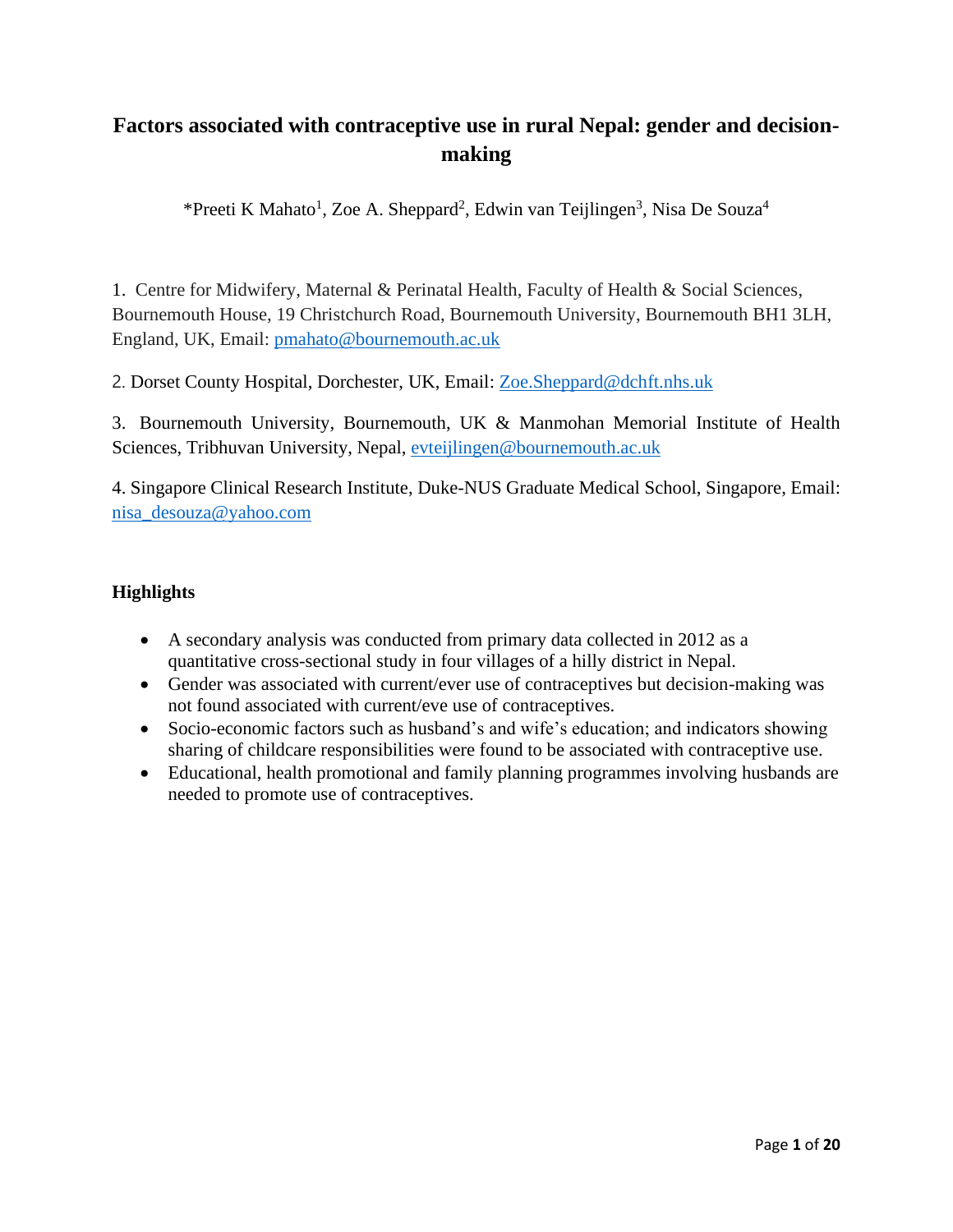## **Abstract**

Introduction: Gender norms and roles influence many decisions related to reproductive health behaviours including contraceptive use. There are very few studies related to gender norms and decision-making in contraceptive use in Nepal, hence this paper addresses these issues in a quantitative study.

Methods: A secondary data analysis of a primary study conducted in 2012 as a quantitative cross-sectional study in four villages of a hilly district in Nepal. This study included data that were collected from either the woman or the man in 440 couples of childbearing age with at least one child. The secondary analysis included (adjusted) regression analysis to investigate factors associated with contraception use with the variables of interest being gender roles and decisionmaking, whilst considering demographic and socio-economic controls.

Results: The secondary data analysis found gender roles were associated with current/ever use of contraceptives as reported by the respondents. Socio-economic factors such as husband's and wife's education and gender roles such as indicators showing sharing of childcare responsibilities affected contraceptive use positively. However, decision making regarding contraceptive use was not found to be associated with current/ever use of contraceptives.

Conclusion: Gender has a role in the use of contraceptive, however decision-making may not be associated with contraceptive use. Educational, health promotional and family planning programmes are recommended to promote use of contraceptives. It is important that husbands get involved in these programmes to encourage discussions related to contraceptive use.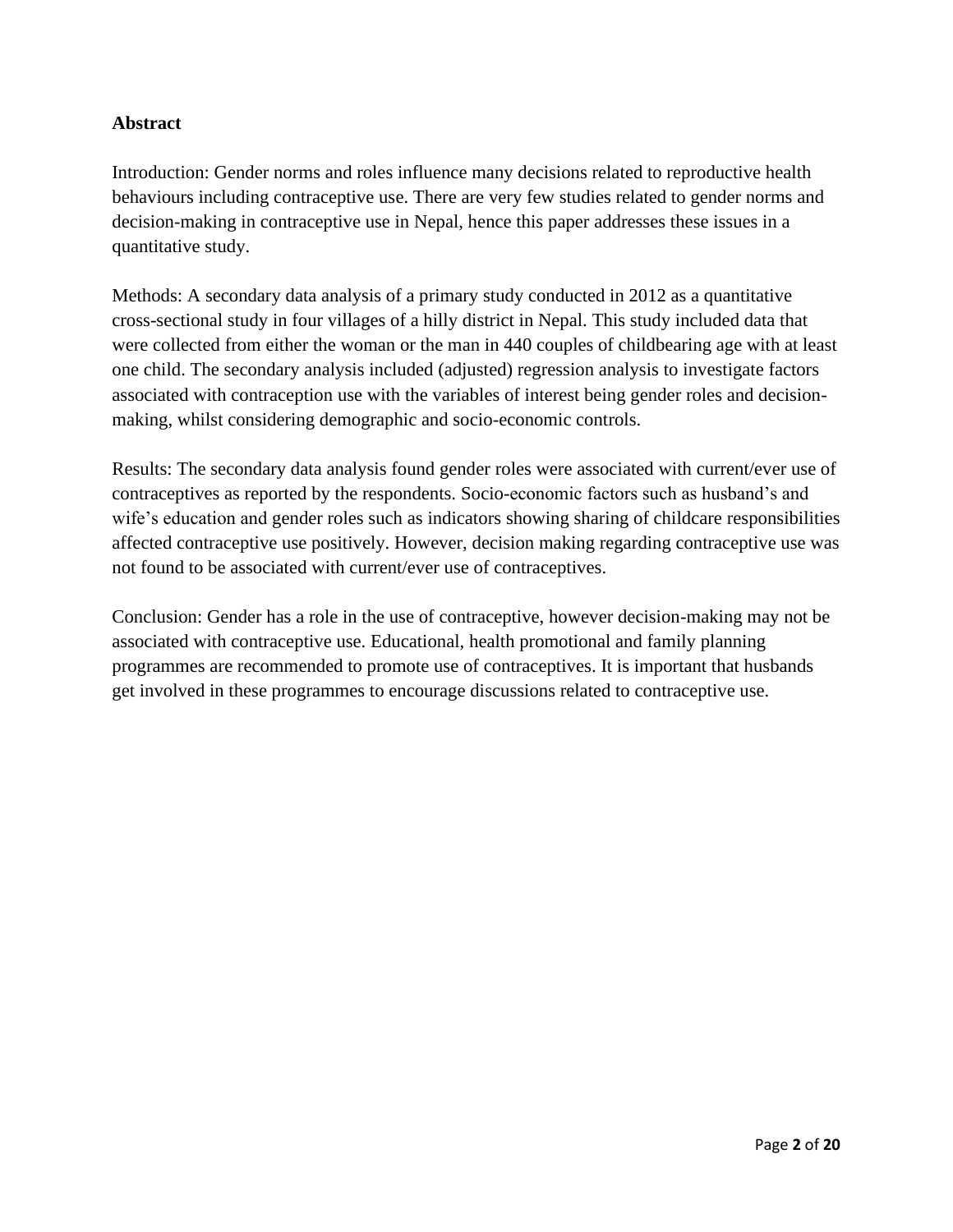### **Introduction**

Contraceptive use is one of the most effective methods for reducing the number of pregnancies and thus benefiting the health and survival of women and children (1). Increased contraceptive use decreases fertility which in turn results in lower obstetric risk mainly by reducing unwanted pregnancy in women with high parity (1). Contraceptive use has the potential to avert 32% of all maternal deaths and nearly 10% of all childhood deaths (2). There are two main types of contraceptive methods: modern and non-modern. Hubacher and Trussell (3) define a modern contraceptive method as "a product or medical procedure that interferes with reproduction from acts of sexual intercourse" (p. 420). The methods that do not fall under this definition can alternatively be labelled as non-modern methods (3). In 2015, 64% of women of reproductive age worldwide used some form of contraception, however usage was much lower in low-income countries (40%). In the same year, 57% of women of reproductive age used a modern method of family planning which constituted 90% of contraceptive users (4). In 2017 the modern contraceptive prevalence rate among women of reproductive age was 46%, while unmet need for modern methods was 22% with less than 1% of growth in modern contraceptive use in Asia since 2012 (5). The demand satisfied with modern methods was 68% in 2017 (5).

Studies in low-income countries have shown that gender norms influence contraceptive decisionmaking among men and women (6, 7). In such contexts, men are often the primary decisionmakers for reproductive health and behaviours including contraceptive use (6, 8-10). Gender roles are strong and are reflected in almost every social institution including family structures, household responsibilities, labour markets, health systems, schools, laws and policies (11). However, some studies have also shown that women often play the role of contraceptive gatekeeper, that is, they initiated the discussion and took decisions about contraceptive use (12). Studies have suggested that increasing women's autonomy and self-esteem is associated with higher contraception use  $(13, 14)$ .

In Nepal, the contraceptive prevalence rate was 53% in 2016 according to a national survey (15), with 43% using modern methods. However, there has been no change in modern methods of contraception since 2006 which is a matter of concern. The Sustainable Development Goal (SDG) number 5 – gender equality, has a specific target related to sexual and reproductive health and rights that states "to ensure universal access to sexual and reproductive health and reproductive rights" (16). Access to sexual and reproductive health also includes access to and use of contraceptives. Being a member of the United Nations, Nepal has adopted the SDGs. However, the current situation shows inequity in decision-making among men and women as well as gender norms in decision-making and both impact on contraceptive use in Nepal (17). The use of modern contraceptive methods was higher among women who participated in one or more decisions and negotiated for safer sexual relations (17). Studies in Nepal have indicated several factors affecting contraceptive use including spousal communication (18), household characteristics, a community's socioeconomic development, access to modern contraceptives,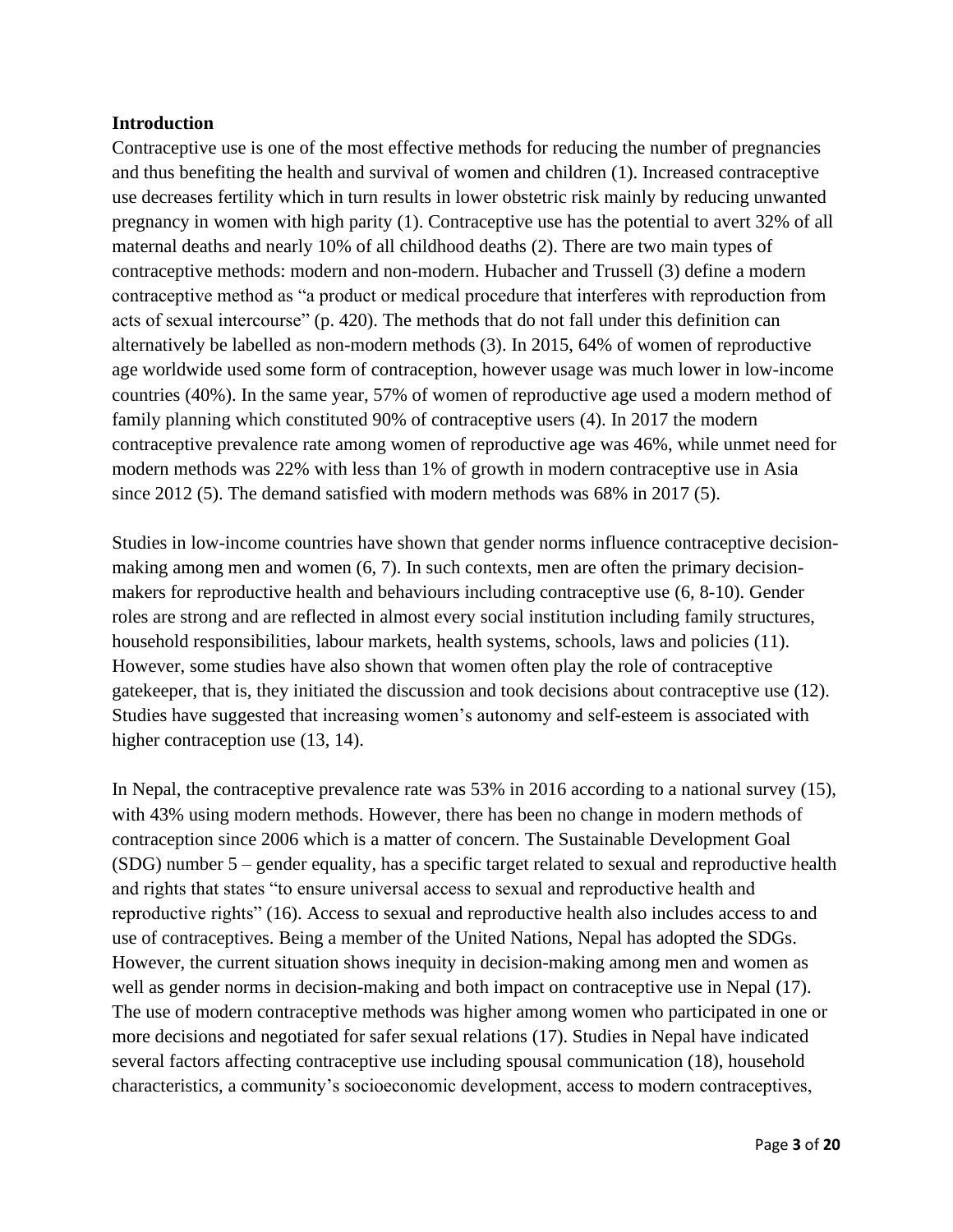community level gender norms regarding decision-making for family planning and community norms regarding marriage and childbirth (19). However, there is limited literature about the role of gender norms and contraceptive decision-making in Nepal. Therefore, this paper explores the factors involved in contraceptive use in rural areas of a district in Nepal and specifically focuses on the role of gender norms and decision-making.

### **Material and Methods**

This study involved a secondary analysis of primary data collected in 2012-2013. The first author was involved in the primary research and a publication reporting the basic descriptive analysis (20). This study reports on further in-depth analyses of these primary data.

The primary research was a cross-sectional study conducted in four village development committees (VDCs) of Syangja district, located in the western hilly region of Nepal. A VDC used to be the smallest local administrative unit in rural Nepal consisting of a few villages, which was replaced by rural municipalities in 2017 (after this research) (21). Proportionate sampling was used to identify the sample from each VDC and systematic random sampling was used to identify the final participants. Respondents  $(n=440)$  included either partner within the family unit (male or female) of reproductive age (15-49 years) who had at least one child of one year of age. A structured questionnaire collected various elements including socio-demographic and economic characteristics; decision making characteristics regarding pregnancy, contraceptive use and birth-spacing; and gender norms related to parenting and childcare. Students were assigned as data collectors after providing training and instruction about the study objectives and methods. However, there was constant monitoring and supervision of data collectors to ensure validity and reliability. The collected data were entered into the Statistical Package for the Social Sciences (SPSS) (IBM SPSS Inc., USA).

The initial study was approved by the Research Committee of the School of Health and Allied Sciences, Pokhara University, Nepal. No ethical approval was sought for the secondary analysis. The authors only had access to anonymous data.

### *Secondary statistical analysis*

SPSS was used to investigate factors associated with *current* and *ever* use of contraception with the variables of interest being gender roles and decision-making, whilst considering demographic and socio-economic controls. Age was categorised into five-year age groups for consistency with similar large-scale surveys e.g. the Demographic and Health Survey (17). Since few women were married after 25 years, age at marriage was dichotomised into teenage years ( $\leq$  19 years) and above (20+ years), and consistently so for men. The age difference between spouses was collapsed using five years as the cut-off, given this was the approximate value of both the mean and median. Similarly, only 11 participants had been married for 25+ years so duration of marriage was collapsed into a binary variable using ten years as the cut-off, given both the mean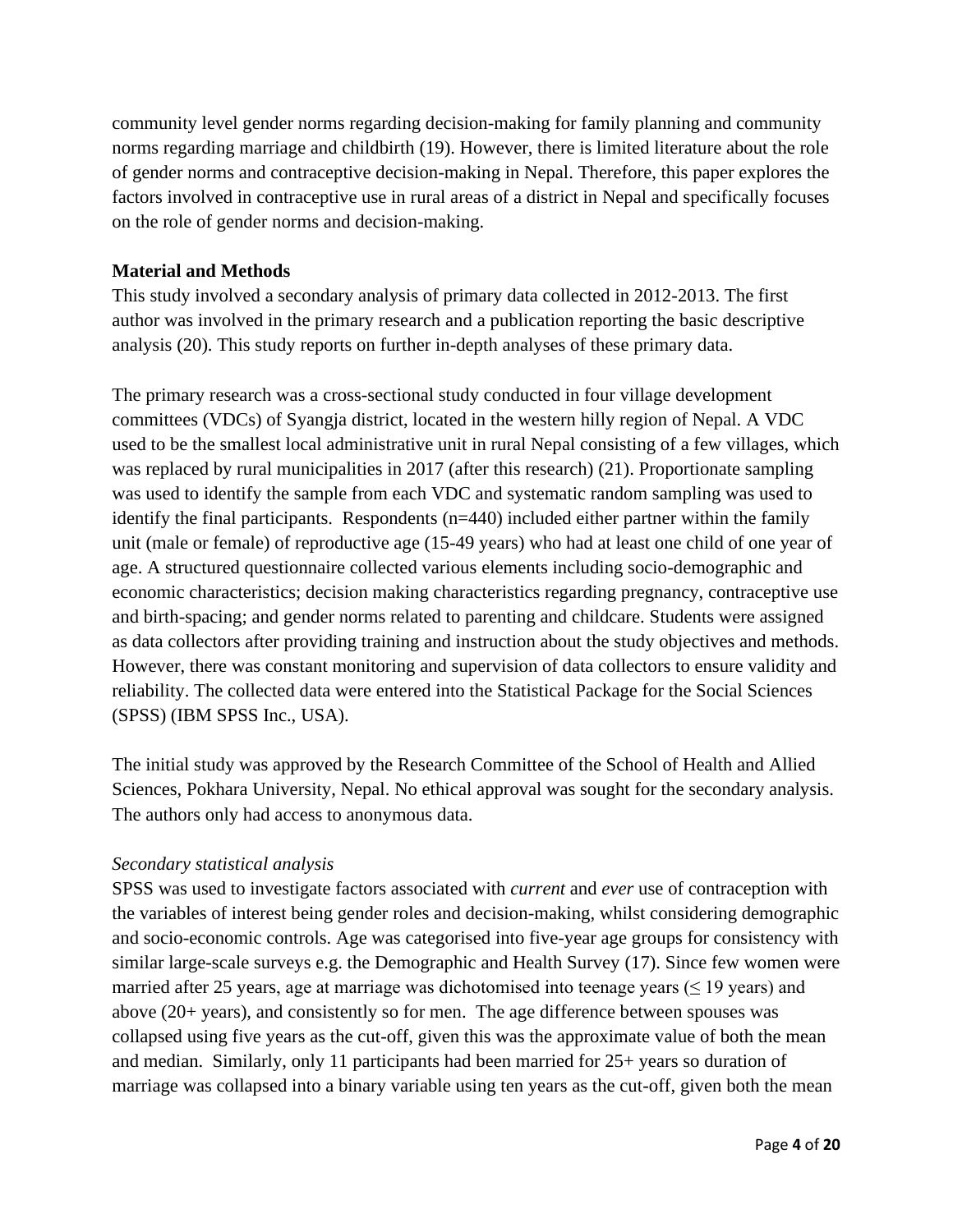and median was approximately 9 years. With regards to socio-economic status, the husband and wife's education was recoded into similar categories - below secondary education, secondary education, and above secondary education. Their occupation was classified into similar groupings i.e. service/business versus other. With regards to the variables measuring gender roles, the possibility of 'role reversal' was re-coded into ordered groups (possible through to impossible). Since only few  $(n=12)$  thought that the husband was the best carer, this group was combined with those who thought that *both* husband and wife were the best carer.

The analysis was based on the variables with complete/imputed data (n=440). Descriptive findings were presented – percentages for categorical variables, and the median with interquartile range for the non-normally distributed data. As the outcome variables of current and ever contraceptive use were dichotomous (no/yes), logistic regression (22) was used to investigate the factors associated with these variables. First each of the variables was entered separately into a regression to produce the unadjusted odds ratios. Then the most meaningful variables were adjusted for - as there were 26 variables, only those with a significance level of p<0.001 were included in the adjusted model. Given there was potential for collinearity with several of the variables, the variable that explained most of the variance in the data (determined by the Nagelkerke R square) was chosen when this was considered to be the case (22).

#### **Findings**

Forty percent of participants (Table 1) reported currently using contraception compared to twothirds having ever used contraception (the outcome variables). With regards to the demographic characteristics, nearly two-thirds of the sample was female and half were aged 25-34 years. Whilst most wives had been married in their teens (63%), the minority of husbands were (8%), highlighting the potential age difference between spouses. Indeed, just over half of respondents had an age difference of at least five years with their spouse. There was a reasonably equal split in the proportion married less than a decade compared to at least ten years. Nearly two-thirds were in a nuclear household and the median desirable family size was the same as the *actual* family size (n=4). Similarly, the median number of living male children was the same as female (n=1) whereas the median number of pregnancies and number of living children was two. With regards to socio-economic characteristics, the majority of both husbands and wives had at least secondary education (87.5% and 80.5% respectively). However, in contrast, nearly threequarters of husbands were employed in the service/business industry compared to under a third of wives.

Moving to the gender and decision-making characteristics, of particular interest to this study, 70% thought that childcare was not the sole responsibility of the female. Indeed, nearly 40% thought that the husband provided adequate time for childcare responsibilities. However, nearly a third thought that it was 'impossible' for the husband to assume the childcare responsibilities with the wife going out to work ('role reversal'). Related to this, 70% thought that the wife only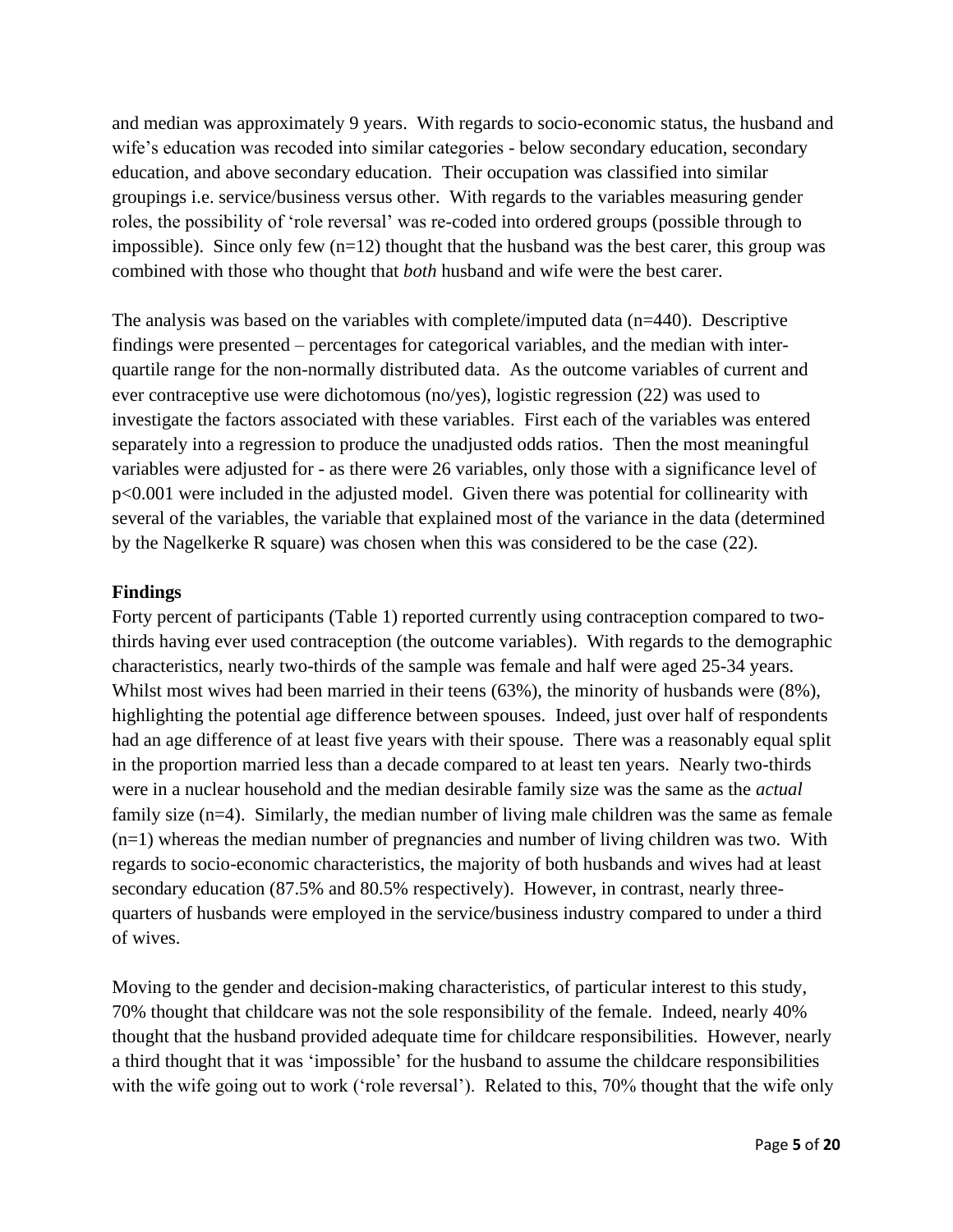was the best carer. Despite this, over 70% reported discussion between the couple about maintaining family size and 41% reported that both spouses would discuss and decide if they were in opposition with each other. Similarly, three-quarters mutually decided about pregnancy compared to 64% on the first pregnancy but over 80% about birth spacing.

## [Table 1 about here]

Table 2 presents the unadjusted and adjusted findings from the logistic regression of *current*  contraceptive use. Only eight of the 26 variables were not significantly ( $p\geq 0.05$ ) associated with current contraceptive use – husband and wife's age at marriage; number of female children; husband's employment; possibility of role reversal; discussion between couple to maintain family size and when in opposition with each other, and about birth spacing. As there would not be the power to include the remaining variables in the same model, only those that were highly significantly associated with current contraceptive use  $(p<0.001)$  were included and where there were thought to be issues of potential collinearity, the variable that explained the most variance in the data was included – desirable family size over family size, times pregnant, and the number of male/female/total children.

The adjusted model indicates that men were three times (Odds Ratio (OR): 3.107, 95% Confidence Interval (CI): 1.759-5.490) as likely to report current contraceptive use compared to women. Respondents aged 30-34 years were nearly two-and-a-half times more likely to report current use than those aged 20-24 years (OR: 2.406, 95% CI: 1.066-5.428). However, those in joint families were less likely to report current family planning compared to those in nuclear households (OR: 0.448; 95% CI: 0.245-0.817). Desirable family size and husband's educational level became non-significant after adjusting for these other factors ( $p\geq 0.05$ ). In contrast, the wife's education level remained significant and surprisingly those with secondary education were less likely to report current use compared to those with below secondary education (OR: 0.240, 95% CI: 0.107-0.539). Respondents reporting husbands with the 'least time' for childcare were over two-and-a-half times as likely to report family planning use at the time of the survey than those reporting adequate time (OR: 2.650, 95% CI: 1.225-5.735). Finally, those reporting that *both* the husband and wife were the best carer were twice as likely to report current contraceptive use compared to the wife (OR: 2.076, 95% CI: 1.238-3.479).

## [Table 2 about here]

The unadjusted and adjusted results from the logistic regression of having *ever* used contraception are presented in Table 3. Again, most variables were significantly associated with ever use of contraception ( $p<0.05$ ). Only six of the 26 variables were found non-significant – similarly husband's age at marriage and occupation but interestingly the majority (four out of five) of the decision-making variables were non-significant with this outcome. Again, as there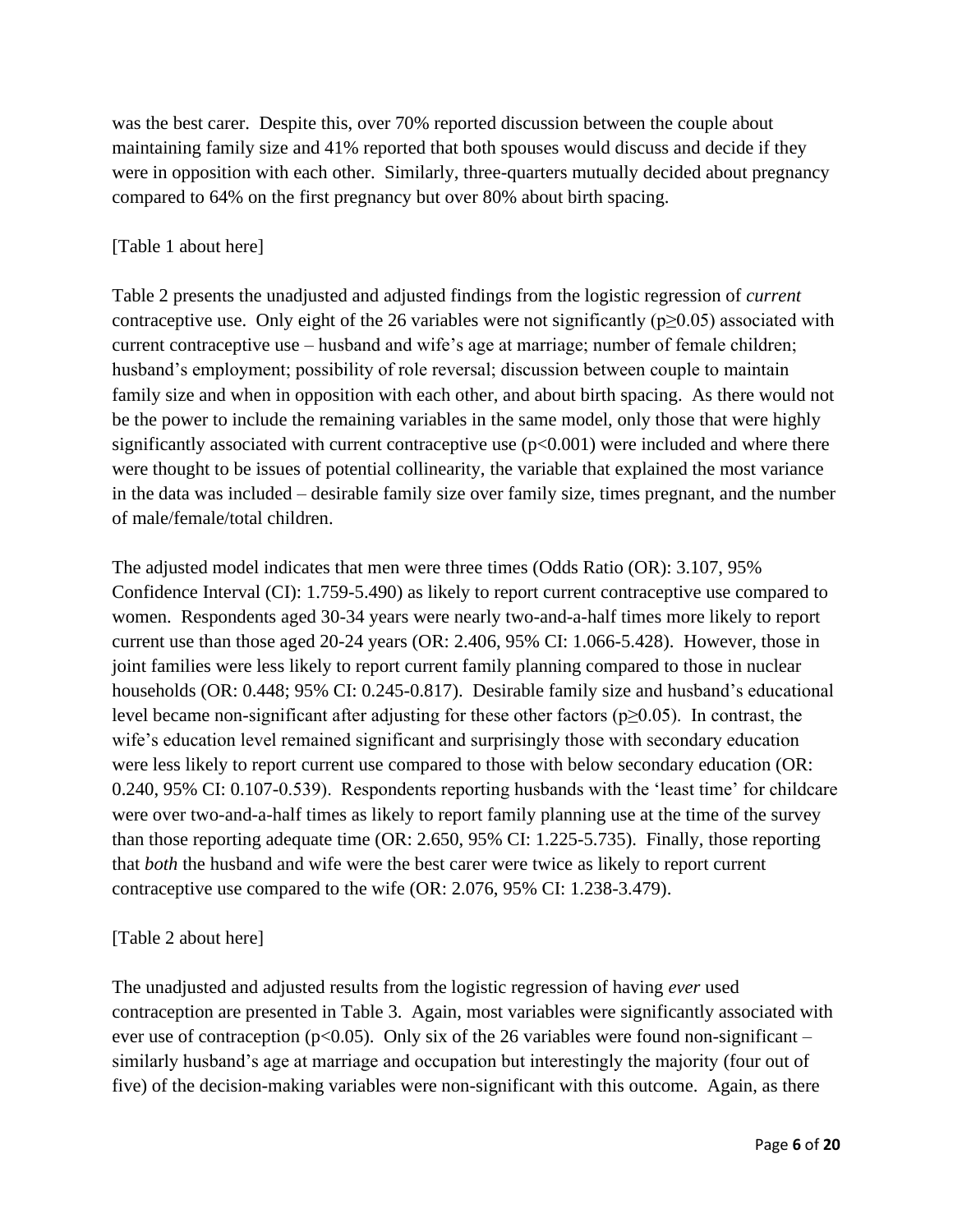was not the power to include the remaining variables in the adjusted model, those found highly significantly associated with ever contraceptive use  $(p<0.001)$  were included, and those with the highest Nagelkerke's R square where there were potential issues of collinearity – this time this included the total number of living children over desirable family size, actual family size, and the number of times pregnant/males/females.

In the adjusted model, male respondents were twice as likely to report ever use of contraception compared to female (OR: 2.188, 95% CI: 1.121-4.272). However, age, duration of marriage, and family type were no longer significant ( $p\geq 0.05$ ) when adjusting for these other variables. With each additional child, the odds of ever contraceptive use increased by 107% (OR: 2.065, 95% CI: 1.373-3.106). With regards to socio-economic status, husbands with secondary education were less likely to report ever use of contraception than those with below secondary education (OR: 0.135, 95% CI: 0.042-0.436). Moving to the gender roles of particular interest to this study and more intuitive was that those who thought that women should not have the sole childcare responsibilities were nearly three times as likely to report ever contraceptive use compared to those who thought they should (OR: 2.760, 95% CI: 1.494-5.101). However, there were mixed findings with regards to time provided by the husband for childcare.

[Table 3 about here]

### **Discussion**

Many factors were found to be associated with both *current* and *ever* use of contraception and indeed there was some similarity in the variables associated with each of these outcomes. Gender roles seemed to be of importance to both current and ever use of contraception, more so than decision-making.

### *Gender roles*

This study found that a greater part was played by gender roles in determining use of contraceptives among the couples. Our finding agrees with existing literature that gender may play a role in the use of contraceptives (10, 23, 24). However, the results also contradicted other research which reported no role of gender in use of contraceptives (25). The results of this study imply that the government should involve men along with women while conducting family planning programmes and health promotion interventions. Nanda et al. (24) report that more equitable gender attitudes mean more use of contraception by women, therefore the programmes aimed at family planning should involve both men and women. Although this study did not measure gender attitudes separately for men and women as by Nanda et al. (24), the majority of the participants in our study were women (64.8%). In this study gender roles were found to be significant in the findings of both current and ever use of contraception. Similarly, programmes that integrated a gender perspective into interventions to prevent unintentional pregnancies were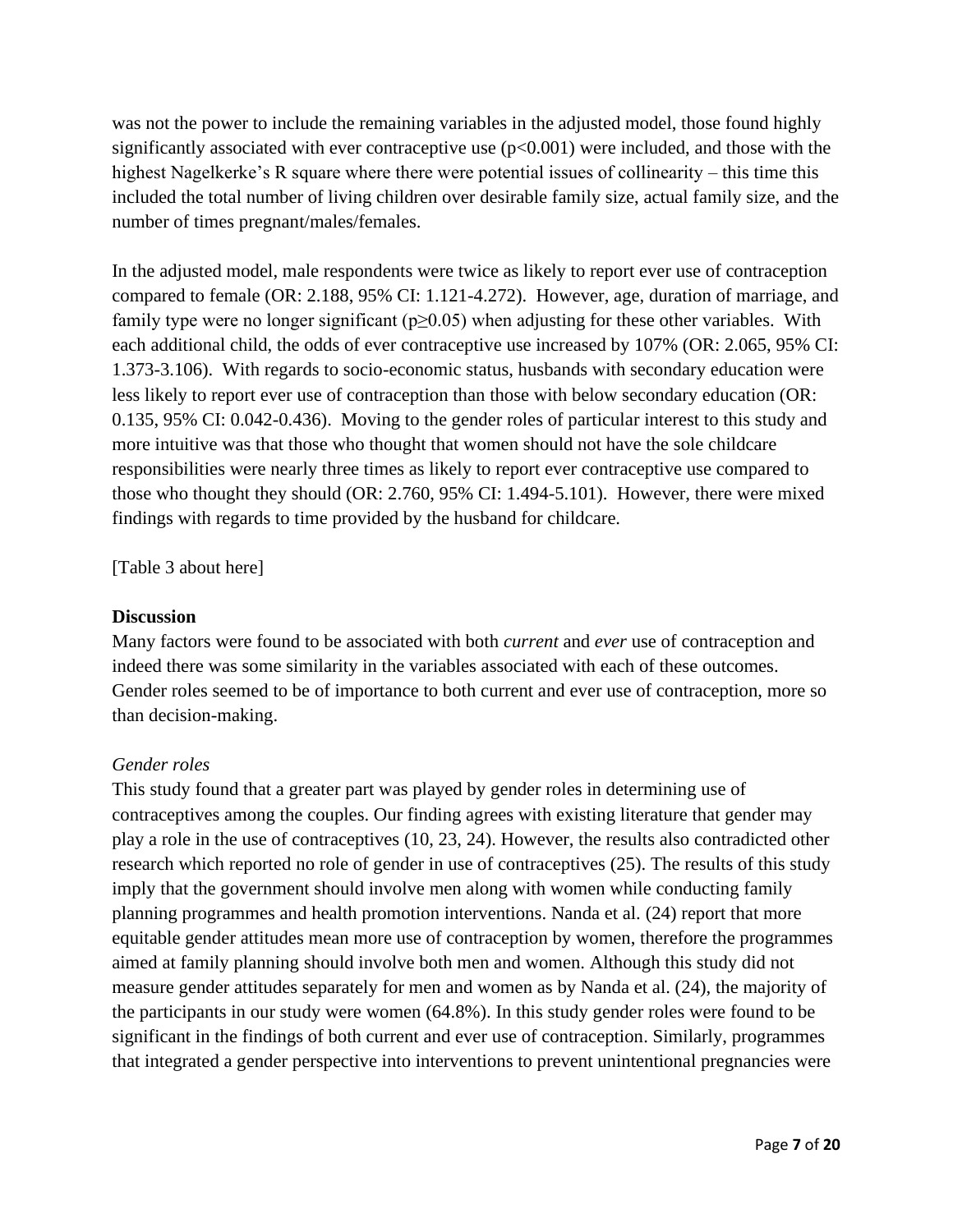found to be successful in Nepal (26, 27). This suggests involvement of both genders in family planning programmes would be helpful in increasing contraceptive use.

## *Decision-making*

There is less evidence that the decision-making process is associated with contraceptive use. This is contrary to other studies which have shown that contraceptive use is affected by decisionmaking with regards to contraceptive use by men (14). Our finding is not easy to explain as Gurung and Acharya (28) reported very high levels of violence against women in Syangja District, which they blamed on patriarchy. However, one study in the United States reported that decision-making regarding contraceptive use is not made by men but by women themselves who act as contraceptive gatekeepers (12). Another study also reported 29% more contraceptive use in the community where women commonly had unilateral control over household decisions (29). This suggests that women should be supported in their decision-making related to household matters and also contraceptive use.

### *Socio-economic factors*

Socio-economic factors were associated with current and ever use of contraception – both husband and wife's education for current use, and husband's education for ever use. Similar to this study, a study in India (25) and another in Iran (30) reported the role of socio-cultural factors especially husband's and wife's education level in determining the use of contraceptives. However, it is a matter of concern that in this study wives with secondary education were less likely to report current use than those with below secondary education – the same for husbands with ever use. This requires further exploration as studies in Guatemala (31) and Angola (32) reported increased use of contraceptives with increase in education level, contrary to the findings of this study.

Those aged 30-34 years were found to be more likely to report current use of contraceptives than those aged 20-24 years. This was similar to a study in USA (33) where older women aged 25-34 years were more likely to report current use of contraceptives than younger women. However, the findings of this study were opposite to what the study in Iran (30) reported where younger women were more likely to use modern contraceptives than older women and in Bangladesh where contraceptive use decreased with age (34). The findings of this study suggest that in order to prevent unintended pregnancy, younger people aged less than 25 years need to be targeted. Policy makers need to provide educational programmes for this age group focusing on the importance of contraceptive use and dangers of unintended pregnancy.

## *Child rearing*

Where men were seen as sharing the responsibility of rearing a child (e.g. '*both* the husband and wife were the best carer'), the respondents were more likely to report current use of contraceptives. This could be related to women being given more autonomy and men sharing the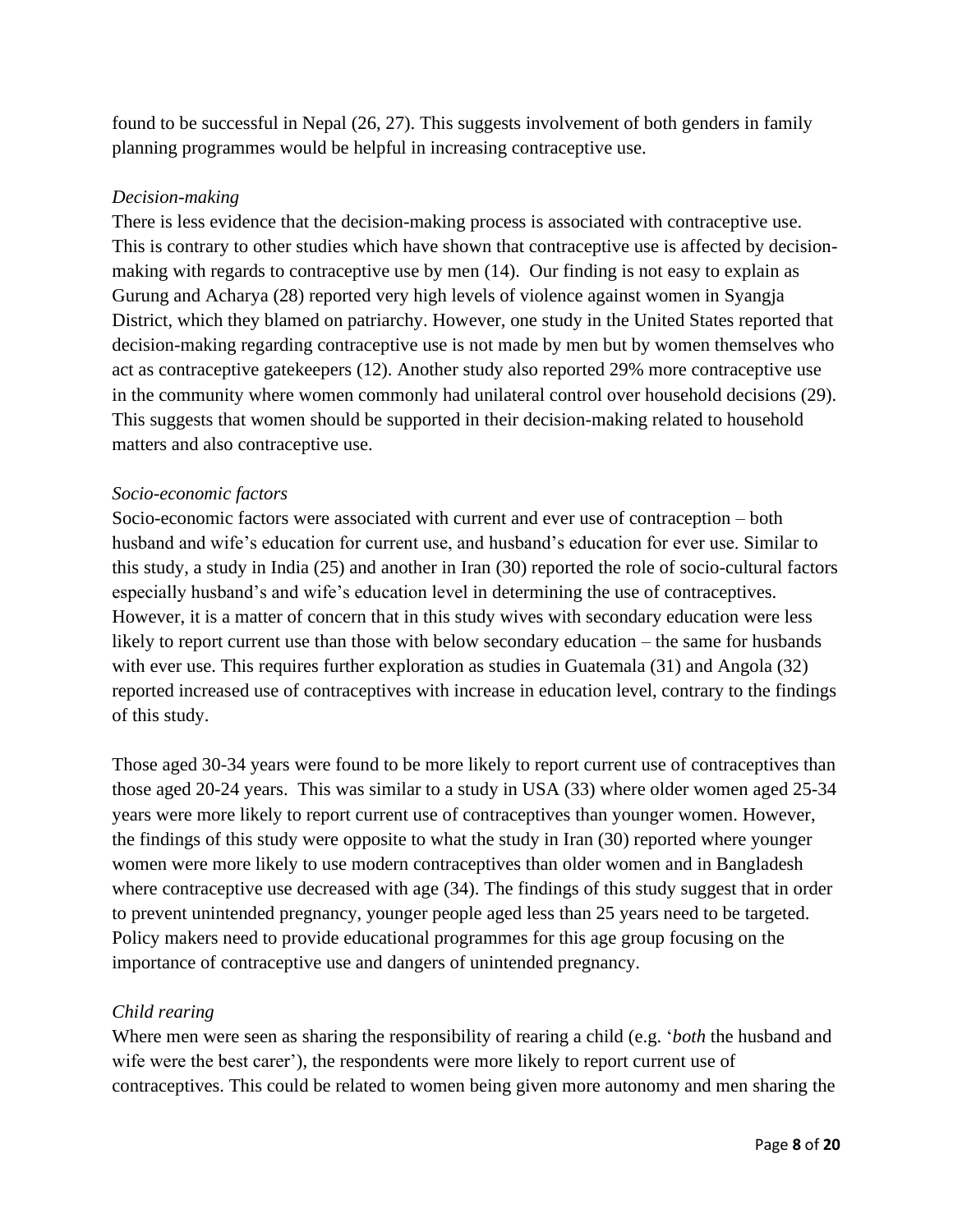responsibility of rearing a child along with women. This can be explained by the fact that the district of 'Syangja' where the research was carried out has half the poverty rate of Nepal overall (11.8% in Syangja, 23.48% in Nepal) (35) and the people of Syangja who have completed secondary level of education is about 1.3 times higher than the rate in Nepal (15.2% in Syangja, 11.54% in Nepal) (36).The odds of ever use of contraceptives increased with each additional living child as in a study in South Africa where use of contraception increased with one or more children than no child (14).

### *Strengths and limitations*

There are several strengths and limitations of this study. The primary analysis only showed that mutual decision-making on reproductive behaviour existed, but it was based only on descriptive findings. However, this study found little association between contraceptive use and decisionmaking once other factors were controlled for in logistic regression analysis. Also, the primary study did not focus on gender norms and use of contraceptives but mostly on decision-making. On the contrary this secondary analysis found an association between gender and use of contraceptives. Although the primary analysis found that gender norms were changing based on the decision-making characteristics (20), the results of this secondary analysis indicate that decision-making may work through gender roles in determining contraceptive use. The main limitation of the study is that only associations could be determined rather than causal relationships. However, this study emphasises the need for gender and age-specific education interventions about the benefits and utility of contraception.

#### **Conclusion**

This study's findings convey that gender plays a role in the use of contraceptives. However, there is less evidence that the decision-making process is associated with the use of contraceptives. Indeed, it could be that decision-making is working through gender which requires further exploration. Since gender roles affect contraceptive use, there is a need for the government to introduce educational programmes that can help increase uptake of contraceptives. Similarly, health promotion interventions and family planning programmes involving husbands along with their wives need to be introduced so that they are encouraged to get involved in discussions related to contraceptive use.

#### **Acknowledgements**

The authors thank Mr Sudarshan Subedi who agreed to the use of the primary data for this secondary analysis and for providing all the details related to the primary data.

### **Conflict of interest**

The authors declare no conflict of interest.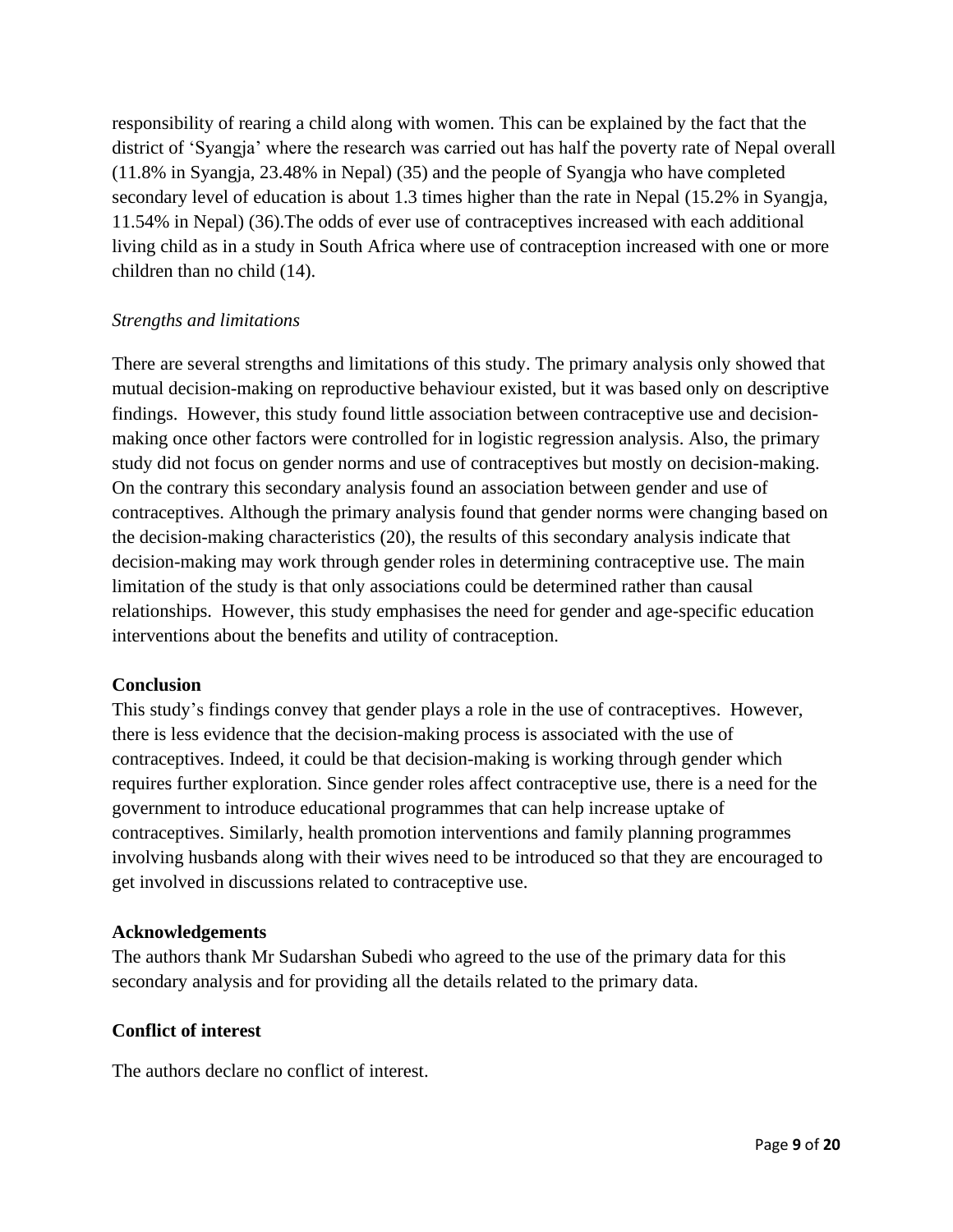## **References**

- 1. Cleland J, Conde-Agudelo A, Peterson H, Ross J, Tsui A. Contraception and health. The Lancet. 2012; 379(9837):149-56.
- 2. Cleland J, Bernstein S, Ezeh A, Faundes A, Glasier A, Innis J. Family planning: the unfinished agenda. The Lancet. 2006; 368(9549):1810-1827.
- 3. Hubacher D, Trussell J. A definition of modern contraceptive methods. Contraception. 2015; 92:420-421.
- 4. United Nations. Trends in Contraceptive Use Worldwide 2015. Department of Economic and Social Affairs, Population Division; New York; 2015. Available from: [http://www.un.org/en/development/desa/population/publications/pdf/family/trendsContracept](http://www.un.org/en/development/desa/population/publications/pdf/family/trendsContraceptiveUse2015Report.pdf) [iveUse2015Report.pdf.](http://www.un.org/en/development/desa/population/publications/pdf/family/trendsContraceptiveUse2015Report.pdf) Accessed 5 June 2019.
- 5. Cahill N, Sonneveldt E, Stover J, Weinberger M, Williamson J, Wei C, Brown W, Alkema L. Modern contraceptive use, unmet need, and demand satisfied among women of reproductive age who are married or in a union in the focus countries of the Family Planning 2020 initiative: a systematic analysis using the Family Planning Estimation Tool. The Lancet. 2018; 391(10123): 870-882.
- 6. Mason KO, Smith HL. Husbands' versus wives' fertility goals and use of contraception: the influence of gender context in five Asian countries. Demography. 2000; 37(3):299-311.
- 7. Adams MK, Salazar E, Lundgren R. Family planning: Tell them you are planning for the future: Gender norms and family planning among adolescents in northern Uganda. International Journal of Gynecology & Obstetrics. 2013; 123(Supplement 1):e7-e10.
- 8. Green CP, Chohen SI, Belhadj-El Ghouayel H. Male involvement in reproductive health, including family planning and sexual health. Technical report 28. New York, N.Y. : United Nations Population Fund; 1995, p 104. Available from: [https://www.popline.org/node/295292.](https://www.popline.org/node/295292) Accessed on 10 February 2020.
- 9. Grady WR, Tanfer K, Billy JO, Lincoln-Hanson J. Men's perceptions of their roles and responsibilities regarding sex, contraception and childrearing. Family Planning Perspectives. 1996; 28(5):221-6.
- 10. Mishra A, Nanda P, Speizer IS, Calhoun LM, Zimmerman A, Bhardwaj R. Men's attitudes on gender equality and their contraceptive use in Uttar Pradesh India. Reproductive Health. 2014; 11(1):41.
- 11. Branisa B, Klasen S, Ziegler M. Gender Inequality in Social Institutions and Gendered Development Outcomes. World Development. 2013; 45:252-268.
- 12. Fennell JL. Men bring condoms, women take pills: Men's and women's roles in contraceptive decision making. Gender & Society. 2011; 25(4):496-521.
- 13. Rahman MM, Mostofa MG, Hoque MA. Women's household decision-making autonomy and contraceptive behavior among Bangladeshi women. Sexual & Reproductive Healthcare. 2014; 5:9-15.
- 14. Peer N, Morojele N, London L. Factors associated with contraceptive use in a rural area in Western Cape Province. South African Medical Journal. 2013;103(6):406-12.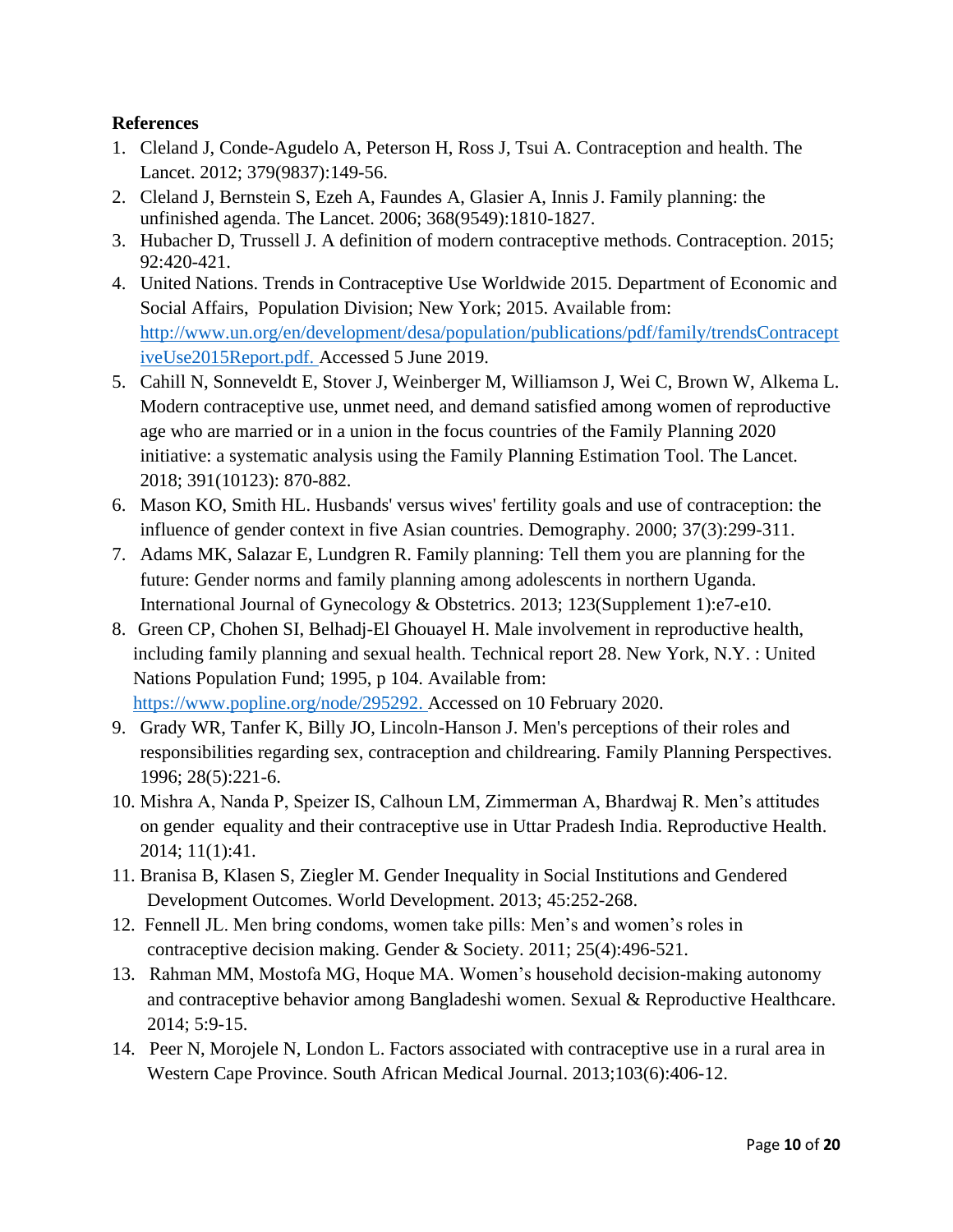- 15. Ministry of Health, New ERA, ICF. Nepal Demographic and Health Survey 2016. Kathmandu, Nepal: Ministry of Health, Nepal.; 2017. Available from:
- 16. United Nations. Sustainable Development Goals: 17 goals to transform our world. Available from: <https://www.un.org/sustainabledevelopment/gender-equality/> Accessed 7 April 2019.
- 17. Ministry of Health and Population, New Era, Inc II. Nepal Demographic and Health Survey 2011. 2012. Available from: [https://dhsprogram.com/pubs/pdf/fr257/fr257%5B13april2012%5D.pdf.](https://dhsprogram.com/pubs/pdf/fr257/fr257%5B13april2012%5D.pdf) Accessed 8 April 2019.
- 18. Link CF. Spousal Communication and Contraceptive Use in Rural Nepal: An Event History Analysis. Studies in Family Planning. 2011:42(2):83-92.
- 19. Wang WJ, Alva S, Winter R, Burgert C. Contextual influences of modern contraceptive use among rural women in Rwanda and Nepal. DHS Analytical Studies. Calverton; USA: ICF Macro; 2013. Available from: [http://paa2014.princeton.edu/papers/141380.](http://paa2014.princeton.edu/papers/141380) Accessed on 19 February 2020.
- 20. Subedi S, Mahato P, Acharya S, Kafle HP. Gender roles and practice of decision making on reproductive behavior among couples of Syangja district, Nepal. International Journal of Reproduction, Contraception, Obstetrics and Gynecology. 2013 (3):414.
- 21. The Asia Foundation. Diagnostic Study of Local Governance in federal Nepal 2017. Kathmandu: The Asia Foundation. Available at: [https://asiafoundation.org/wp-content/uploads/2018/07/Diagnostic-Study-of-Local-](https://asiafoundation.org/wp-content/uploads/2018/07/Diagnostic-Study-of-Local-Governance-in-Federal-Nepal-07112018.pdf)[Governance-in-Federal-Nepal-07112018.pdf.](https://asiafoundation.org/wp-content/uploads/2018/07/Diagnostic-Study-of-Local-Governance-in-Federal-Nepal-07112018.pdf) Accessed on 15 January 2020.
- 22. Field A. Discovering statistics using IBM SPSS statistics: and sex and drugs and rock 'n' roll. 4<sup>th</sup> edition, SAGE, Los Angeles, 2013.
- 23. Ngum Chi Watts MC, McMichael C, Liamputtong P. Factors influencing contraception awareness and use: the experiences of young African Australian mothers. Journal of Refugee Studies. 2015; 28(3):368-87.
- 24. Nanda G, Schuler SR, Lenzi R. The influence of gender attitudes on contraceptive use in Tanzania: New evidence using husband's and wives' survey data. Journal of Biosocial Science. 2013; 45(3): 331-344.
- 25. Jeyalakshmi K, Ranjani P, Sonia K, Kumari HS. Socio-Cultural and Norms Factors Influencing Contraception use among Adult Female in Urban Areas of Dakshina Kannada District. International Journal of Nursing Education. 2012;4(2):107-110.
- 26. Centre for Research on Environmental Health and Population Activities (CREHPA) (2002) Enabling Women for Reproductive Health: The REWARD Project. CEDPA, Washington, DC, USA
- 27. Centre for Development and Population Activities (CEDPA) (2005) New Vision: Life Skills Education for Boys. CEDPA, Washington, DC, USA
- 28. Gurung S, Acharya J. Gender-based violence among pregnant women of Syangja district, Nepal. Osong Public Health and Research Perspectives. 2016; 7(2):101-107.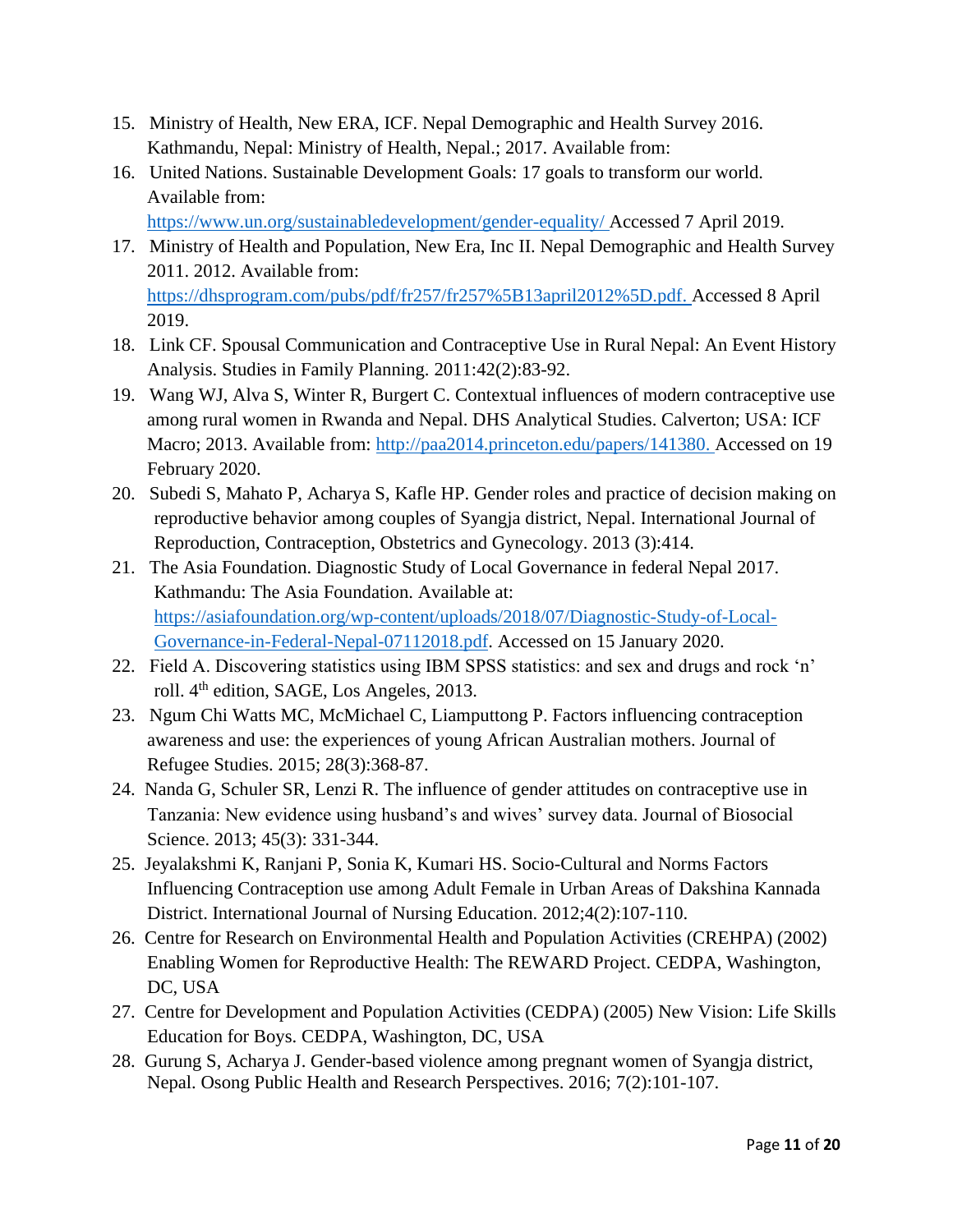- 29. DeRose LF, Ezeh AC. Decision-making patterns and contraceptive use: evidence from Uganda. Population Research and Policy Review. 2010; 29: 412-439.
- 30. Sadat-Hashemi SM, Ghorbani R, Majdabadi HA, Farahani FK. Factors associated with contraceptive use in Tehran, Iran. The European Journal of Contraception & Reproductive Health Care2007;12(2):148-53.
- 31. Glei DA, Goldman N, Rodriguez G. Utilization of care during pregnancy in rural Guatemala: does obstetrical need matter? Social Science & Medicine. 2003; 57(12):2447- 63.
- 32. Decker M, Constantine NA. Factors associated with contraceptive use in Angola. African Journal of Reproductive Health. 2011;15(4):68-77.
- 33. Glei DA. Measuring contraceptive use patterns among teenage and adult women. Family Planning Perspectives. 1999:73-80.
- 34. Haq I, Sakib A, Talukder A. Sociodemographic factors on contraceptive use among evermarried women of reproductive age: edidence from three demographic and health surveys in Bangladesh. Medical Science (Basil). 2017;5 (4): pii: E31.
- 35. OpenNepal. Poverty rates on district level, 2001-2011. 2013 . Available from: [http://data.opennepal.net/content/poverty-rates-district-level-2001-2011.](http://data.opennepal.net/content/poverty-rates-district-level-2001-2011) Accessed date 20 April 2019.
- 36. Central Bureau of Statistics. Statistical year book of Nepal 2013. 2014. Available from: <http://cbs.gov.np/atlas/index.html.> Accessed date 21 April 2019.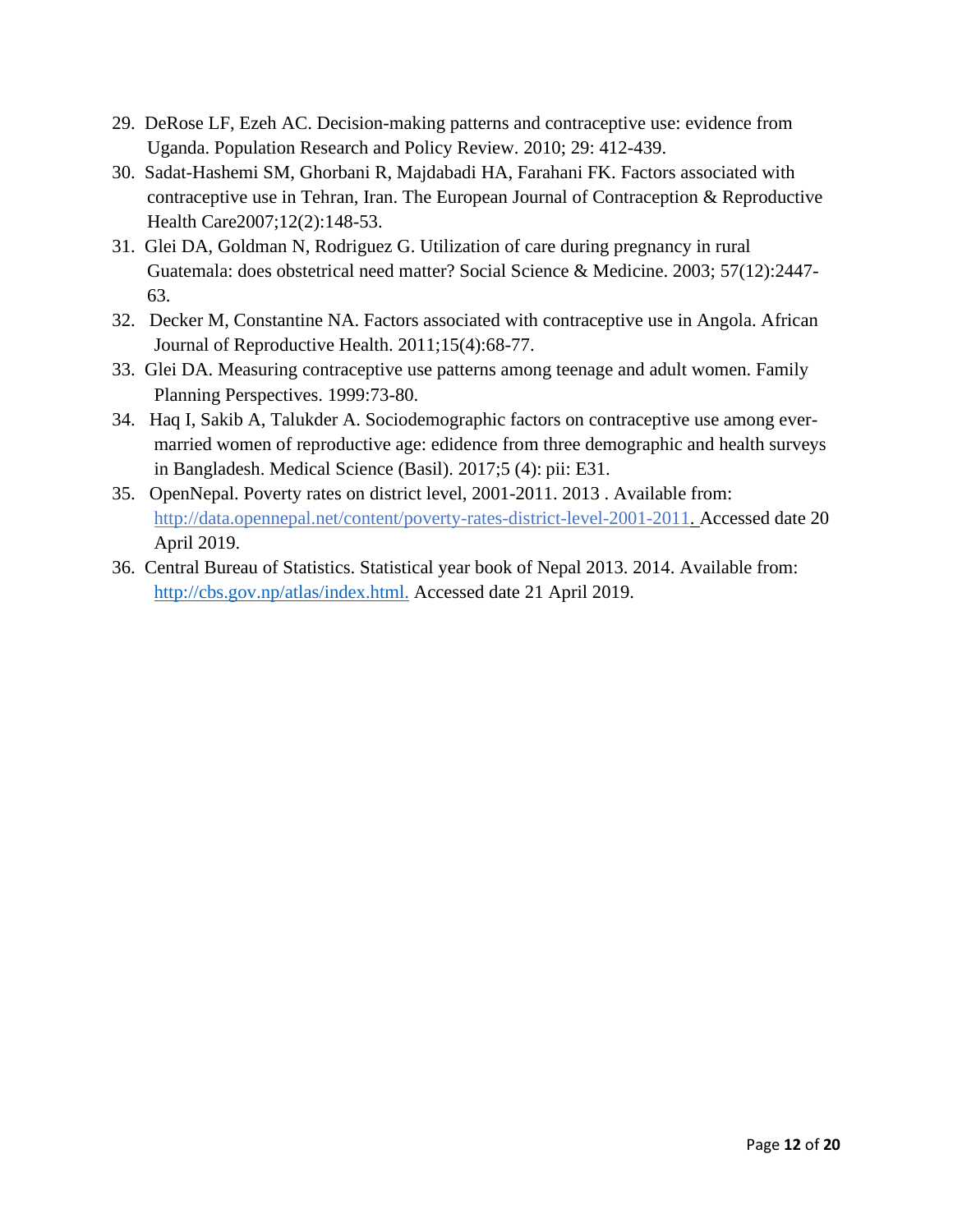| Variable                         | Categories                                 | Frequency | Percentage  |
|----------------------------------|--------------------------------------------|-----------|-------------|
| Outcome variables                |                                            |           |             |
| Currently using contraception    | Yes                                        | 177       | 40.2        |
|                                  | N <sub>o</sub>                             | 263       | 59.8        |
| Ever use of contraception        | Yes                                        | 288       | 65.5        |
|                                  | N <sub>o</sub>                             | 152       | 34.5        |
| Demographic characteristics      |                                            |           |             |
| Sex                              | Female                                     | 285       | 64.8        |
|                                  | Male                                       | 155       | 35.2        |
| Age group                        | $20-24$ years                              | 84        | 19.1        |
|                                  | $25-29$ years                              | 111       | 25.2        |
|                                  | 30-34 years                                | 111       | 25.2        |
|                                  | 35-39 years                                | 71        | 16.1        |
|                                  | $40+$ years                                | 63        | 14.3        |
| Husband's age at marriage        | Teenage years                              | 35        | 8.0         |
|                                  | $20+$ years                                | 405       | 92.0        |
| Wife's age at marriage           | Teenage years                              | 277       | 63.0        |
|                                  | $20+$ years                                | 163       | 37.0        |
| Age difference between spouses   | $<$ 5 years                                | 214       | 48.6        |
|                                  | $5+$ years                                 | 226       | 51.4        |
| Duration of marriage             | $<$ 10 years                               | 227       | 51.6        |
|                                  | $10+$ years                                | 213       | 48.4        |
| Family type                      | Nuclear                                    | 288       | 65.5        |
|                                  | Joint                                      | 152       | 34.5        |
| Desirable family size            | Median (inter-quartile range) <sup>a</sup> | 4.0       | $4.0 - 4.0$ |
| Family size                      | Median (inter-quartile range) <sup>a</sup> | 4.0       | $3.0 - 5.0$ |
| Times of pregnancy               | Median (inter-quartile range) <sup>a</sup> | 2.0       | $1.0 - 3.0$ |
| Number of living male children   | Median (inter-quartile range) <sup>a</sup> | 1.0       | $0.0 - 1.0$ |
| Number of living female children | Median (inter-quartile range) <sup>a</sup> | 1.0       | $0.0 - 1.0$ |
| Total number of living children  | Median (inter-quartile range) <sup>a</sup> | 2.0       | $1.0 - 3.0$ |
| Socio-economic characteristics   |                                            |           |             |
| Husband's educational level      | Below secondary                            | 55        | 12.5        |
|                                  | Secondary                                  | 227       | 51.6        |
|                                  | Above secondary                            | 158       | 35.9        |
| Wife's educational level         | Below secondary                            | 86        | 19.5        |
|                                  | Secondary                                  | 219       | 49.8        |
|                                  | Above secondary                            | 135       | 30.7        |
| Husband's employment             | Unemployed/farming/other                   | 118       | 26.8        |
|                                  | Service/business                           | 322       | 73.2        |
| Wife's employment                | Housewife/farming/other                    | 304       | 69.1        |
|                                  | Service/business                           | 136       | 30.9        |
| Gender characteristics           |                                            |           |             |

**Table 1: Contraceptive use, demographic characteristics, socio-economic characteristics, gender characteristics, and decision-making characteristics (n=440)**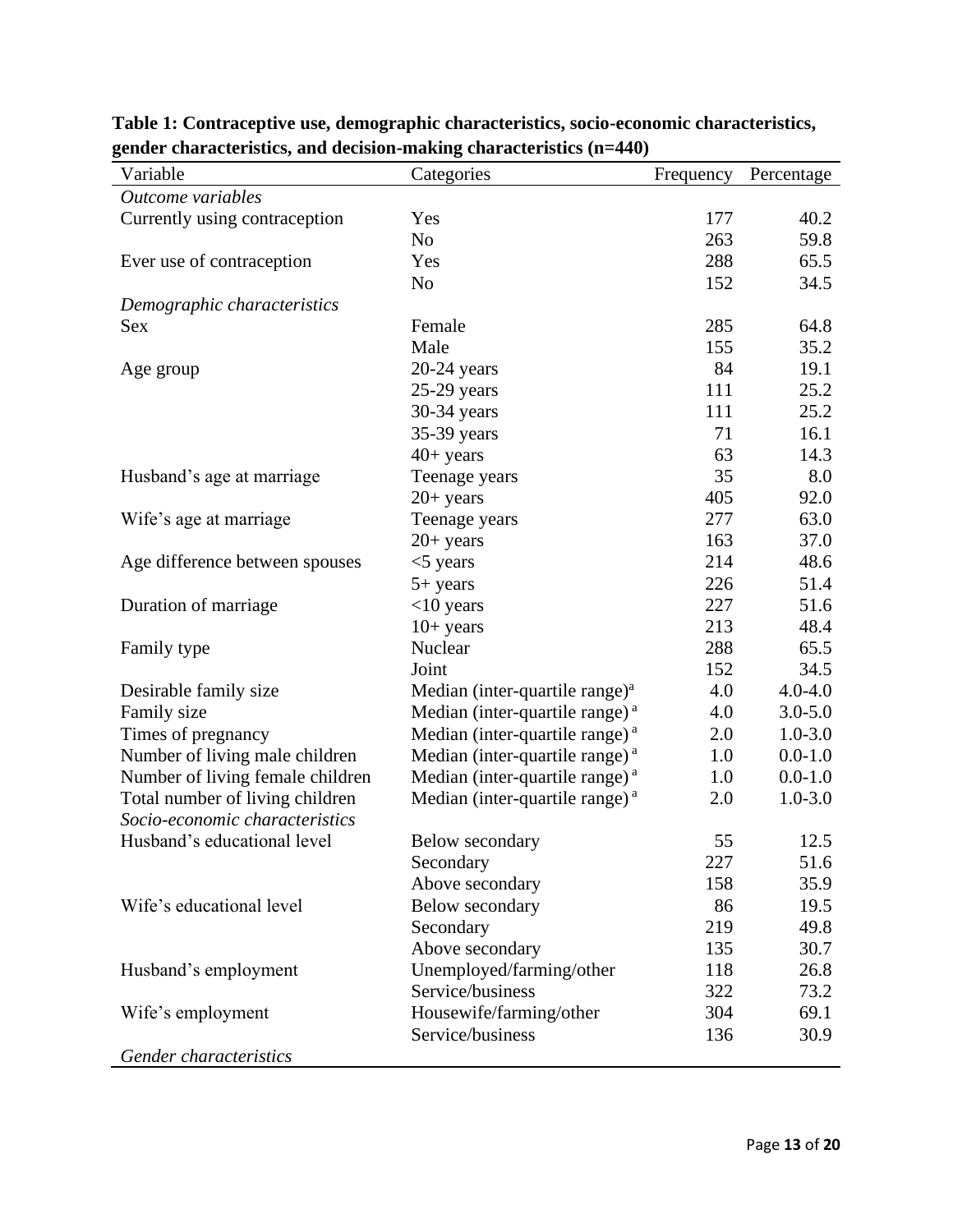| View on sole responsibility of<br>female spouse in nurturing and<br>caring of children | Yes                     | 131 | 29.8 |
|----------------------------------------------------------------------------------------|-------------------------|-----|------|
|                                                                                        | N <sub>0</sub>          | 309 | 70.2 |
| Time provided by husband for<br>nurturing and caring of the baby                       | Adequate time           | 166 | 37.7 |
|                                                                                        | Some time               | 128 | 29.1 |
|                                                                                        | Least time              | 59  | 13.4 |
|                                                                                        | Not at all              | 87  | 19.8 |
| Possibility of role reversal                                                           | Possible                | 84  | 19.1 |
|                                                                                        | Somewhat possible       | 154 | 35.0 |
|                                                                                        | May be possible         | 60  | 13.6 |
|                                                                                        | Impossible              | 142 | 32.3 |
| Best carer                                                                             | Wife                    | 308 | 70.0 |
|                                                                                        | Husband/both            | 132 | 30.0 |
| Decision-making characteristics                                                        |                         |     |      |
| Discussion between couple to<br>maintain family size                                   | Yes                     | 318 | 72.3 |
|                                                                                        | N <sub>0</sub>          | 122 | 27.7 |
| Discussion on family size if spouses<br>in opposition with each other                  | Respondent's decision   | 119 | 27.0 |
|                                                                                        | Spouse's decision       | 60  | 13.6 |
|                                                                                        | Both discuss and decide | 178 | 40.5 |
|                                                                                        | Not happened yet        | 83  | 18.9 |
| Decision maker of pregnancy                                                            | Husband                 | 67  | 15.2 |
|                                                                                        | Wife                    | 44  | 10.0 |
|                                                                                        | Mutual decision         | 329 | 74.8 |
| Decision maker of first pregnancy                                                      | Husband                 | 48  | 10.9 |
|                                                                                        | Wife                    | 28  | 6.4  |
|                                                                                        | Mutual decision         | 282 | 64.1 |
|                                                                                        | Casual                  | 82  | 18.6 |
| Decision maker of birth spacing                                                        | Husband                 | 44  | 10.0 |
|                                                                                        | Wife                    | 32  | 7.3  |
|                                                                                        | <b>Both</b>             | 364 | 82.7 |

<sup>a</sup>Median and inter-quartile range presented as data non-normally distributed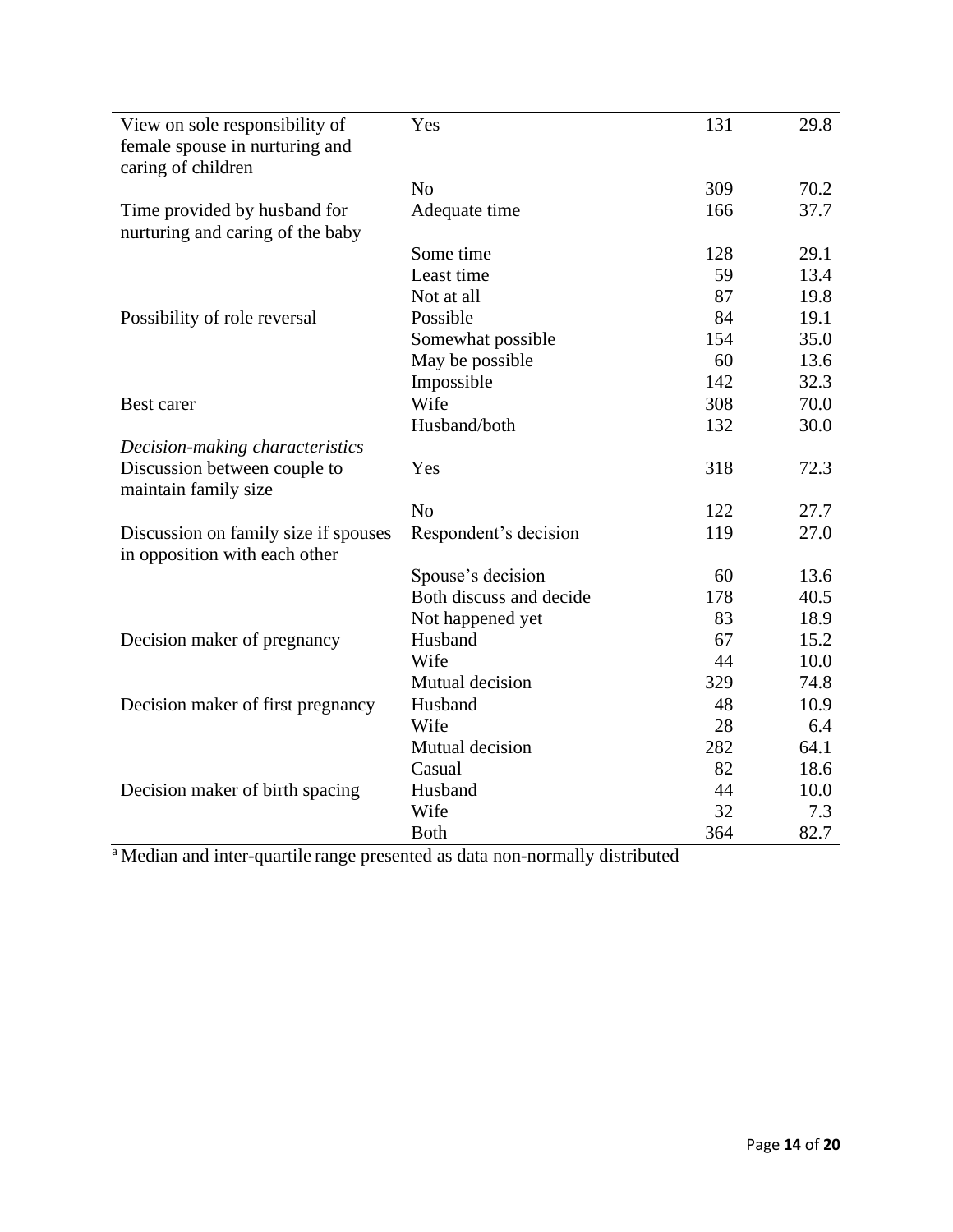|                 |                   |             | Unadjusted |                     |             | Adjusted        |         |
|-----------------|-------------------|-------------|------------|---------------------|-------------|-----------------|---------|
| <b>Variable</b> | <b>Categories</b> | <b>Odds</b> | $p-$       | $\mathbf R$         | <b>Odds</b> | 95%             | $p-$    |
|                 |                   | ratio       | value      | square <sup>a</sup> | ratio       | CI <sub>p</sub> | value   |
| Demographics    |                   |             |            |                     |             |                 |         |
| Sex             | Female $(RCc)$    | 1.000       |            | 0.196               | 1.000       |                 |         |
|                 | Male              | 5.648       | < 0.001    |                     | 3.107       | 1.759-          | < 0.001 |
|                 |                   |             |            |                     |             | 5.490           |         |
| Age group       | $20-24$ years     | 1.000       | < 0.001    | 0.121               | 1.000       |                 | 0.005   |
|                 | (RC)              |             |            |                     |             |                 |         |
|                 | $25-29$ years     | 2.040       | 0.038      |                     | 1.168       | $0.512 -$       | 0.712   |
|                 |                   |             |            |                     |             | 2.664           |         |
|                 | 30-34 years       | 3.612       | < 0.001    |                     | 2.406       | 1.066-          | 0.034   |
|                 |                   |             |            |                     |             | 5.428           |         |
|                 | 35-39 years       | 8.323       | < 0.001    |                     | 2.345       | $0.863 -$       | 0.095   |
|                 |                   |             |            |                     |             | 6.371           |         |
|                 | $40+$ years       | 3.187       | 0.002      |                     | 0.624       | $0.221 -$       | 0.373   |
|                 |                   |             |            |                     |             | 1.763           |         |
| Husband's age   | Teenage years     | 1.000       |            | 0.009               |             |                 |         |
| at marriage     | (RC)              |             |            |                     |             |                 |         |
|                 | $20+$ years       | 0.539       | 0.081      |                     |             |                 |         |
| Wife's age at   | Teenage years     | 1.000       |            | 0.005               |             |                 |         |
| marriage        | (RC)              |             |            |                     |             |                 |         |
|                 | $20+$ years       | 1.296       | 0.196      |                     |             |                 |         |
| Age difference  | $<$ 5 years (RC)  | 1.000       |            | 0.016               |             |                 |         |
| between         |                   |             |            |                     |             |                 |         |
| spouses         |                   |             |            |                     |             |                 |         |
|                 | $5+$ years        | 0.636       | 0.021      |                     |             |                 |         |
| Duration of     | $<$ 10 years (RC) | 1.000       |            | 0.027               |             |                 |         |
| marriage        |                   |             |            |                     |             |                 |         |
|                 | $10+$ years       | 1.792       | 0.003      |                     |             |                 |         |
| Family type     | Nuclear (RC)      | 1.000       |            | 0.058               | 1.000       |                 |         |
|                 | Joint             | 0.394       | < 0.001    |                     | 0.448       | $0.245 -$       | 0.009   |
|                 |                   |             |            |                     |             | 0.817           |         |
| Desirable       |                   | 1.789       | < 0.001    | 0.055               | 1.423       | 0.984-          | 0.061   |
| family size     |                   |             |            |                     |             | 2.058           |         |
| Family size     |                   | 1.414       | < 0.001    | 0.041               |             |                 |         |
| Times of        |                   | 1.370       | < 0.001    | 0.039               |             |                 |         |
| pregnancy       |                   |             |            |                     |             |                 |         |
| Number of       |                   | 1.589       | < 0.001    | 0.042               |             |                 |         |
| living male     |                   |             |            |                     |             |                 |         |
| children        |                   |             |            |                     |             |                 |         |
| Number of       |                   | 1.097       | 0.401      | 0.002               |             |                 |         |
| living female   |                   |             |            |                     |             |                 |         |
| children        |                   |             |            |                     |             |                 |         |

**Table 2: Logistic regression of current use of contraception (n=440)**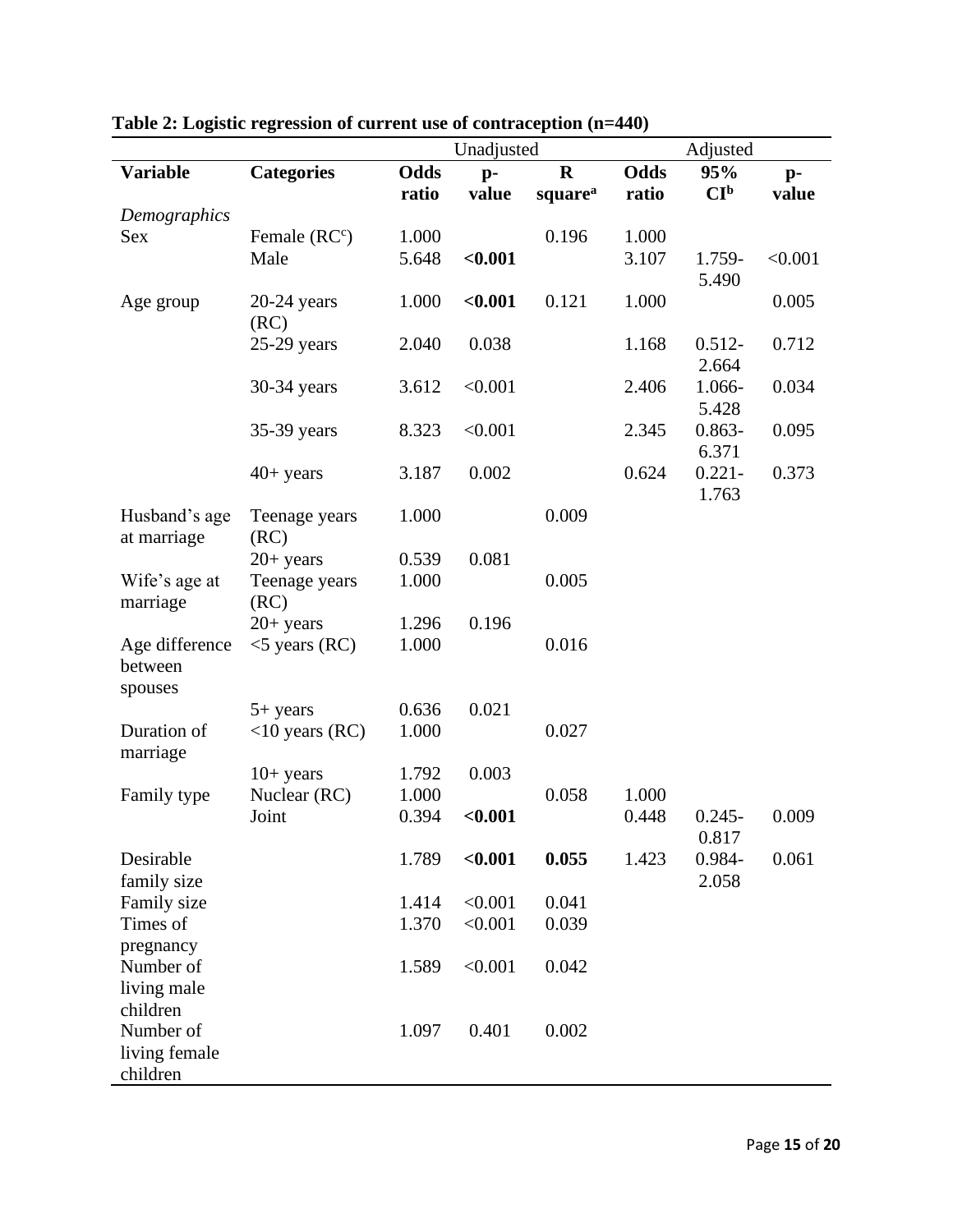| Total number<br>of living<br>children<br>Socio-                                                   |                                                         | 1.476          | < 0.001          | 0.047 |       |                             |         |
|---------------------------------------------------------------------------------------------------|---------------------------------------------------------|----------------|------------------|-------|-------|-----------------------------|---------|
| economics<br>Husband's<br>education                                                               | <b>Below</b>                                            | 1.000          | < 0.001          | 0.100 | 1.000 |                             | 0.249   |
|                                                                                                   | secondary (RC)<br>Secondary                             | 0.220          | < 0.001          |       | 0.738 | $0.316 -$                   | 0.482   |
|                                                                                                   | Above                                                   | 0.571          | 0.083            |       | 1.193 | 1.721<br>$0.454 -$<br>3.138 | 0.721   |
| Wife's<br>education                                                                               | secondary<br><b>Below</b>                               | 1.000          | < 0.001          | 0.100 | 1.000 |                             | < 0.001 |
|                                                                                                   | secondary (RC)<br>Secondary                             | 0.266          | < 0.001          |       | 0.240 | $0.107 -$<br>0.539          | 0.001   |
|                                                                                                   | Above<br>secondary                                      | 0.731          | 0.260            |       | 0.632 | $0.238 -$<br>1.674          | 0.356   |
| Husband's<br>employment                                                                           | Unemployed/<br>farming/other<br>(RC)                    | 1.000          |                  | 0.003 |       |                             |         |
| Wife's<br>employment                                                                              | Service/business<br>Housewife/<br>farming/other<br>(RC) | 1.243<br>1.000 | 0.327            | 0.024 |       |                             |         |
|                                                                                                   | Service/business                                        | 1.789          | 0.005            |       |       |                             |         |
| Gender<br>View on sole<br>responsibility<br>of woman in<br>nurturing and<br>caring of<br>children | Yes $(RC)$                                              | 1.000          |                  | 0.026 |       |                             |         |
| Time provided<br>by husband for<br>nurturing and<br>caring of the                                 | No<br>Adequate time<br>(RC)                             | 1.904<br>1.000 | 0.004<br>< 0.001 | 0.067 | 1.000 |                             | 0.032   |
| baby                                                                                              | Some time                                               | 1.635          | 0.039            |       | 1.165 | $0.651 -$                   | 0.607   |
|                                                                                                   | Least time                                              | 1.810          | 0.052            |       | 2.650 | 2.087<br>$1.225 -$          | 0.013   |
|                                                                                                   | Not at all                                              | 0.457          | 0.010            |       | 0.757 | 5.735<br>$0.348 -$          | 0.483   |
| Possibility of<br>role reversal                                                                   | Possible (RC)                                           | 1.000          | 0.617            | 0.005 |       | 1.647                       |         |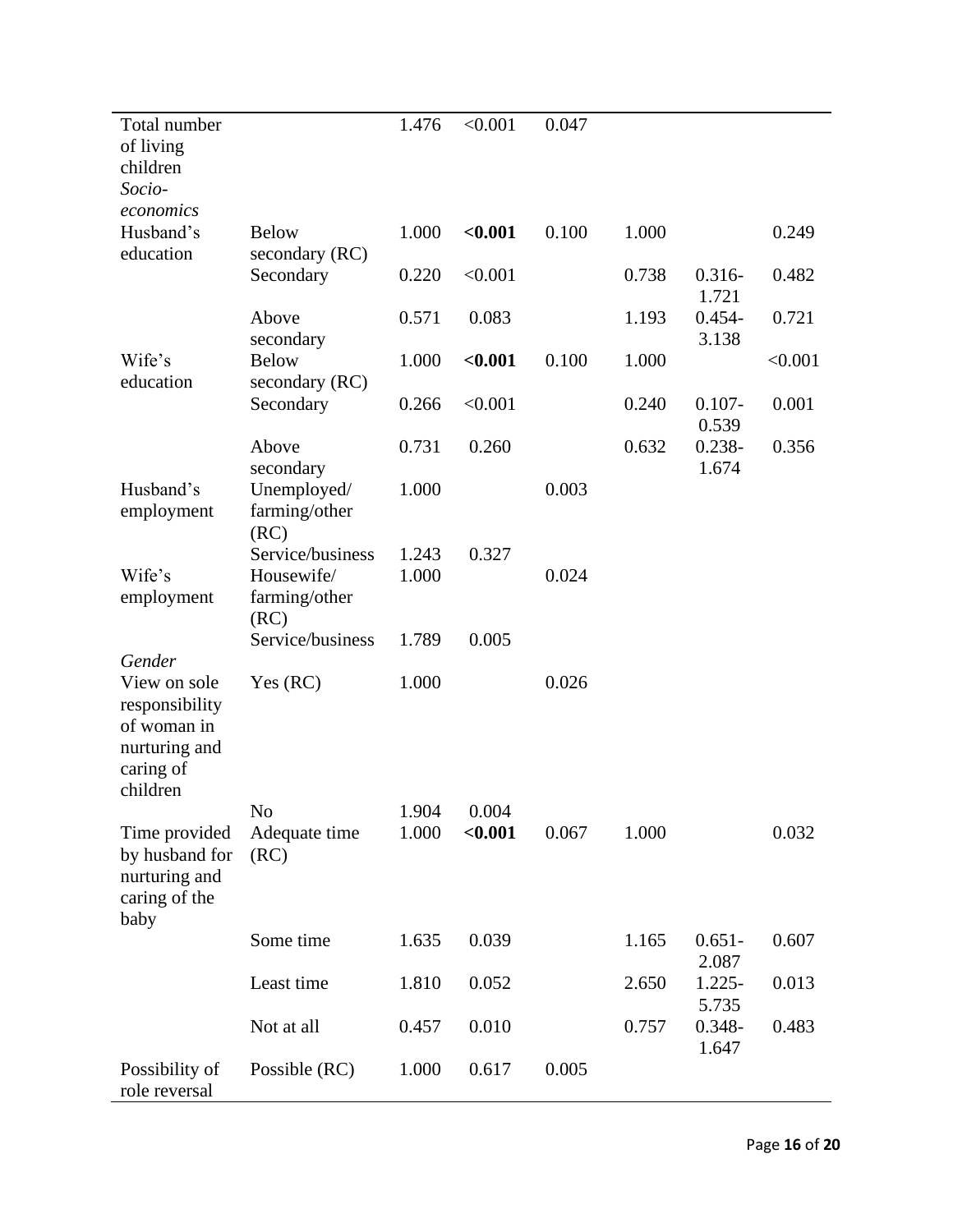|                | Somewhat            | 0.828 | 0.494   |       |       |        |       |
|----------------|---------------------|-------|---------|-------|-------|--------|-------|
|                | possible            |       |         |       |       |        |       |
|                | May be possible     | 1.167 | 0.650   |       |       |        |       |
|                | Impossible          | 0.818 | 0.474   |       |       |        |       |
| Best carer     | Wife (RC)           | 1.000 |         | 0.070 | 1.000 |        |       |
|                | Husband/both        | 2.781 | < 0.001 |       | 2.076 | 1.238- | 0.006 |
|                |                     |       |         |       |       | 3.479  |       |
| Decision-      |                     |       |         |       |       |        |       |
| making         |                     |       |         |       |       |        |       |
| Discussion     | Yes $(RC)$          | 1.000 |         | 0.001 |       |        |       |
| between        |                     |       |         |       |       |        |       |
| couple to      |                     |       |         |       |       |        |       |
| maintain       |                     |       |         |       |       |        |       |
| family size    | N <sub>o</sub>      | 0.864 | 0.504   |       |       |        |       |
| Discussion on  | Respondent's        | 1.000 | 0.333   | 0.011 |       |        |       |
| family size if | decision (RC)       |       |         |       |       |        |       |
| spouses        |                     |       |         |       |       |        |       |
| disagree       |                     |       |         |       |       |        |       |
|                | Spouse's            | 1.167 | 0.628   |       |       |        |       |
|                | decision            |       |         |       |       |        |       |
|                | <b>Both discuss</b> | 0.885 | 0.610   |       |       |        |       |
|                | and decide          |       |         |       |       |        |       |
|                | Not happened        | 0.643 | 0.139   |       |       |        |       |
|                | yet                 |       |         |       |       |        |       |
| Decision       | Husband (RC)        | 1.000 | 0.001   | 0.072 |       |        |       |
| maker          |                     |       |         |       |       |        |       |
| pregnancy      |                     |       |         |       |       |        |       |
|                | Wife                | 0.148 | 0.001   |       |       |        |       |
|                | Mutual decision     | 1.182 | 0.540   |       |       |        |       |
| Decision       | Husband (RC)        | 1.00  | 0.005   | 0.047 |       |        |       |
| maker first    |                     |       |         |       |       |        |       |
| pregnancy      | Wife                | 0.119 | 0.001   |       |       |        |       |
|                | Mutual decision     | 0.464 | 0.015   |       |       |        |       |
|                | Casual              | 0.506 | 0.065   |       |       |        |       |
| Decision       | Husband (RC)        | 1.000 | 0.171   | 0.012 |       |        |       |
| maker birth    |                     |       |         |       |       |        |       |
| spacing        |                     |       |         |       |       |        |       |
|                | Wife                | 0.400 | 0.071   |       |       |        |       |
|                | <b>Both</b>         | 0.832 | 0.566   |       |       |        |       |

<sup>a</sup> Nagelkerke R square which was 0.381 for the adjusted model; <sup>b</sup> CI: Confidence Interval;  $\textdegree$  RC: Reference Category; bolding indicates variables chosen for adjusted model i.e. those with significance level <0.001 and variable with highest R square in the case of potential collinearity.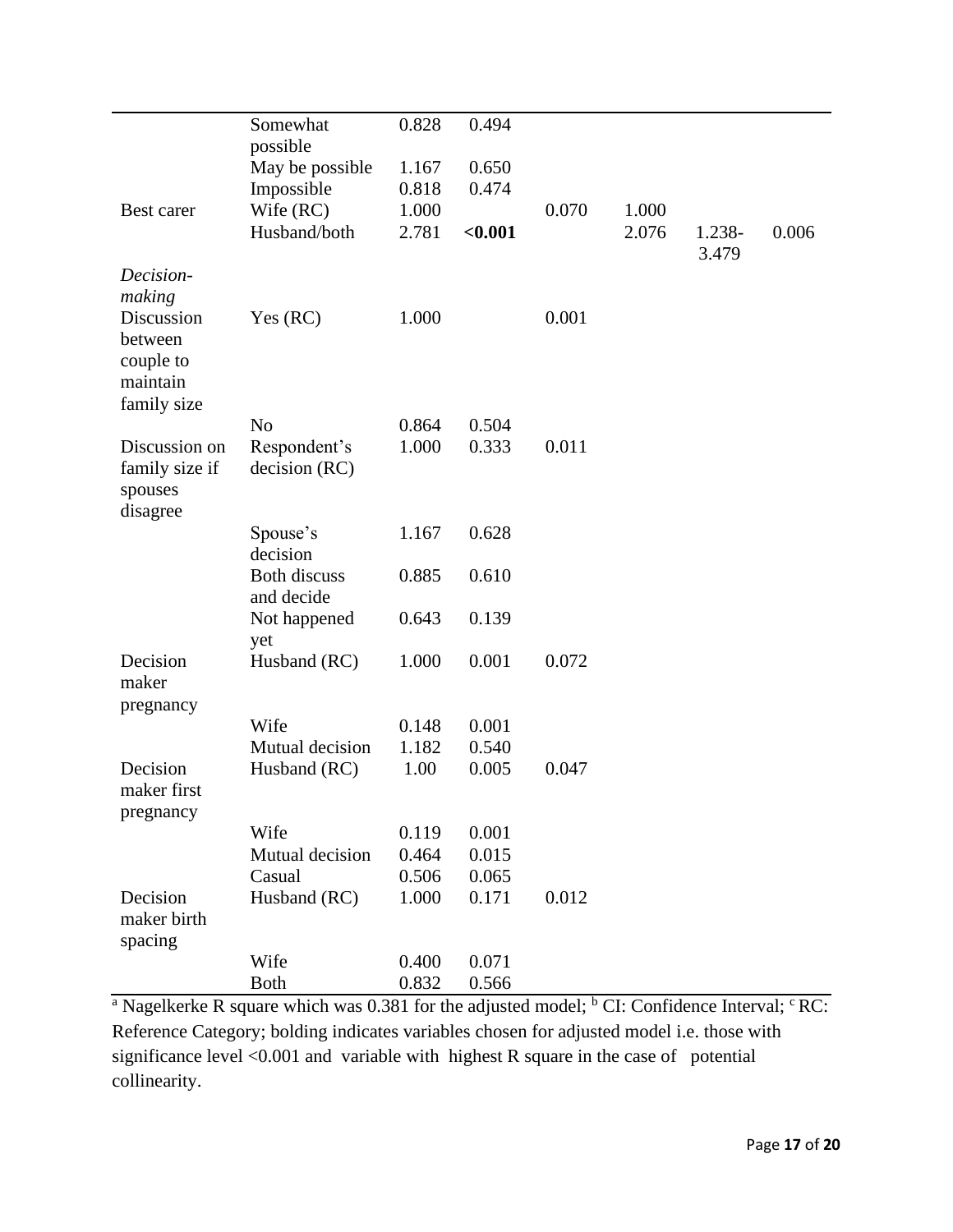| <b>Variable</b>                           | <b>Categories</b>     | <b>Odds</b> |         |                     |             |                    |       |
|-------------------------------------------|-----------------------|-------------|---------|---------------------|-------------|--------------------|-------|
|                                           |                       |             | $p-$    | $\mathbf R$         | <b>Odds</b> | 95%                | $p-$  |
| Demographics                              |                       | ratio       | value   | square <sup>a</sup> | ratio       | CI <sub>p</sub>    | value |
| <b>Sex</b>                                | Female $(RC^c)$       | 1.000       |         | 0.066               | 1.000       |                    |       |
|                                           | Male                  | 2.795       | < 0.001 |                     | 2.188       | $1.121 -$          | 0.022 |
|                                           |                       |             |         |                     |             | 4.272              |       |
| Age group                                 | $20-24$ years<br>(RC) | 1.000       | < 0.001 | 0.156               | 1.000       |                    | 0.145 |
|                                           | $25-29$ years         | 2.030       | 0.016   |                     | 0.733       | $0.344 -$          | 0.422 |
|                                           |                       |             |         |                     |             | 1.564              |       |
|                                           | 30-34 years           | 2.367       | 0.004   |                     | 0.691       | $0.279 -$          | 0.425 |
|                                           | 35-39 years           | 4.583       | < 0.001 |                     | 0.377       | 1.714<br>$0.106 -$ | 0.132 |
|                                           |                       |             |         |                     |             | 1.342              |       |
|                                           | $40+$ years           | 19.667      | < 0.001 |                     | 1.744       | $0.383 -$          | 0.472 |
|                                           |                       |             |         | 0.095               |             | 7.941              |       |
| Husband's age<br>at marriage <sup>d</sup> | Teenage years<br>(RC) | 1.000       |         |                     |             |                    |       |
|                                           | $20+$ years           | 0.000       | 0.998   |                     |             |                    |       |
| Wife's age at                             | Teenage years         | 1.000       |         | 0.018               |             |                    |       |
| marriage                                  | (RC)<br>$20+$ years   | 0.608       | 0.016   |                     |             |                    |       |
| Age difference                            | $<$ 5 years (RC)      | 1.000       |         | 0.013               |             |                    |       |
| spouses                                   |                       |             |         |                     |             |                    |       |
|                                           | $5+$ years            | 1.501       | 0.044   |                     |             |                    |       |
| Duration of<br>marriage                   | $<$ 10 years (RC)     | 1.000       |         | 0.082               | 1.000       |                    |       |
|                                           | $10+$ years           | 2.907       | < 0.001 |                     | 1.447       | $0.684 -$          | 0.334 |
|                                           |                       |             |         |                     |             | 3.061              |       |
| Family type                               | Nuclear (RC)          | 1.000       |         | 0.074               | 1.000       |                    | 0.593 |
|                                           | Joint                 | 0.358       | < 0.001 |                     | 1.172       | $0.655 -$<br>2.096 |       |
| Desirable                                 |                       | 1.918       | < 0.001 | 0.062               |             |                    |       |
| family size                               |                       |             |         |                     |             |                    |       |
| Family size                               |                       | 1.826       | < 0.001 | 0.094               |             |                    |       |
| Times of                                  |                       | 2.036       | < 0.001 | 0.136               |             |                    |       |
| pregnancy<br>Number of                    |                       | 2.590       | < 0.001 | 0.137               |             |                    |       |
| living male                               |                       |             |         |                     |             |                    |       |
| children                                  |                       |             |         |                     |             |                    |       |
| Number of                                 |                       | 1.281       | 0.040   | 0.014               |             |                    |       |
| living female<br>children                 |                       |             |         |                     |             |                    |       |

# **Table 3: Logistic regression of ever use of contraception (n=440)**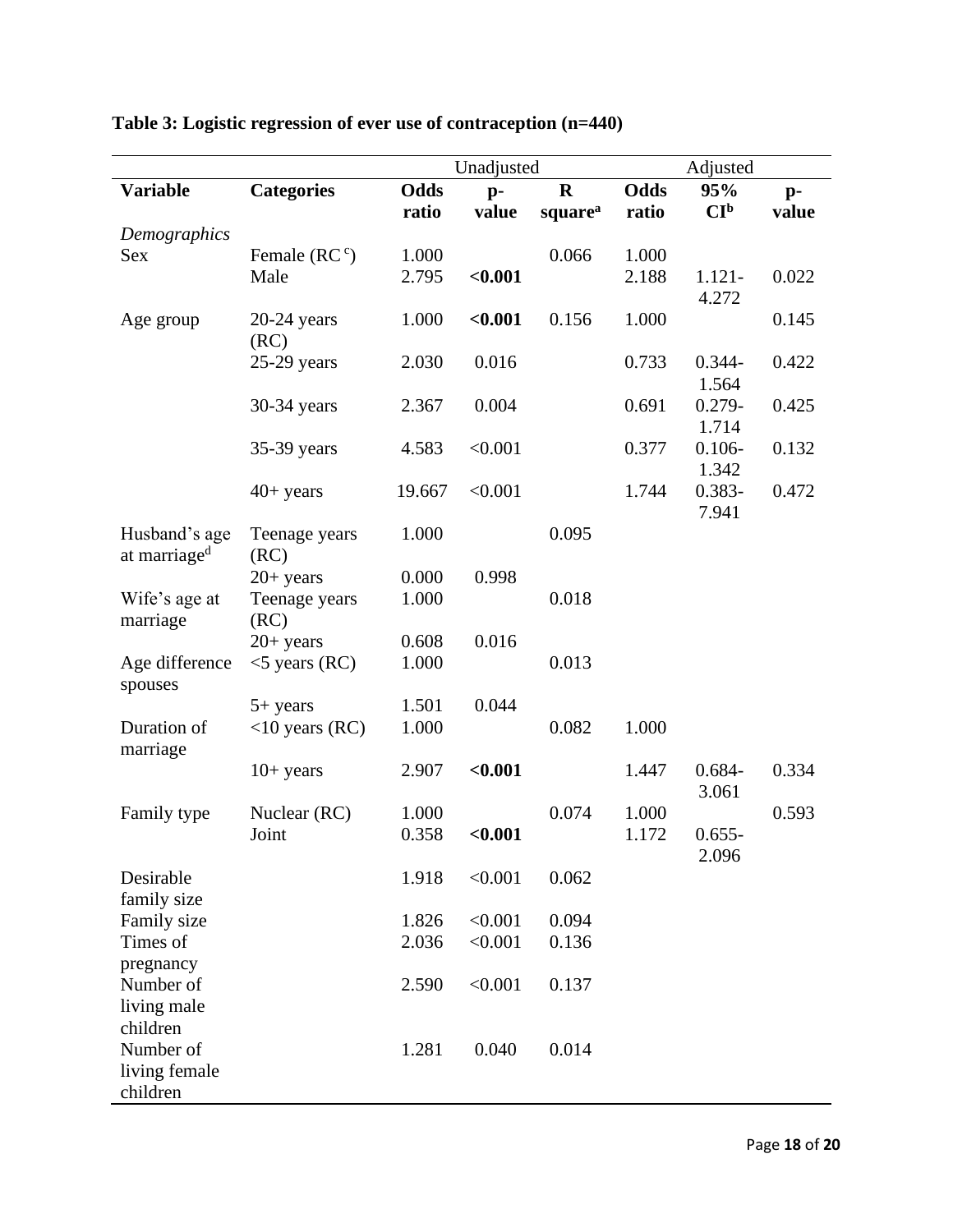| Total number<br>of living                                                 |                                      | 2.518 | < 0.001 | 0.173 | 2.065 | 1.373-<br>3.106    | < 0.001 |
|---------------------------------------------------------------------------|--------------------------------------|-------|---------|-------|-------|--------------------|---------|
| children<br>Socio-                                                        |                                      |       |         |       |       |                    |         |
| economics<br>Husband's<br>education                                       | <b>Below</b><br>secondary (RC)       | 1.000 | < 0.001 | 0.100 | 1.000 |                    | < 0.001 |
|                                                                           | Secondary                            | 0.100 | < 0.001 |       | 0.135 | $0.042 -$<br>0.436 | 0.001   |
|                                                                           | Above<br>secondary                   | 0.180 | 0.002   |       | 0.289 | $0.084 -$<br>0.991 | 0.048   |
| Wife's<br>education                                                       | <b>Below</b><br>secondary (RC)       | 1.000 | 0.001   | 0.050 |       |                    |         |
|                                                                           | Secondary                            | 0.316 | < 0.001 |       |       |                    |         |
|                                                                           | Above<br>secondary                   | 0.473 | 0.024   |       |       |                    |         |
| Husband's<br>employment                                                   | Unemployed/<br>farming/other<br>(RC) | 1.000 |         | 0.008 |       |                    |         |
|                                                                           | Service/business                     | 1.437 | 0.102   |       |       |                    |         |
| Wife's                                                                    | Housewife/                           | 1.000 |         | 0.034 |       |                    |         |
| employment                                                                | farming/other<br>(RC)                |       |         |       |       |                    |         |
|                                                                           | Service/business                     | 2.120 | 0.001   |       |       |                    |         |
| Gender<br>View on sole                                                    | Yes (RC)                             | 1.000 |         | 0.051 | 1.000 |                    |         |
| responsibility<br>woman in<br>nurturing and<br>caring of<br>children      |                                      |       |         |       |       |                    |         |
|                                                                           | N <sub>o</sub>                       | 2.399 | < 0.001 |       | 2.760 | 1.494-<br>5.101    | 0.001   |
| Time provided<br>by husband for<br>nurturing and<br>caring of the<br>baby | Adequate time<br>(RC)                | 1.000 | < 0.001 | 0.121 | 1.000 |                    | 0.019   |
|                                                                           | Some time                            | 1.977 | 0.016   |       | 1.717 | $0.880 -$<br>3.353 | 0.113   |
|                                                                           | Least time                           | 0.665 | 0.193   |       | 0.596 | $0.279 -$<br>1.276 | 0.183   |
|                                                                           | Not at all                           | 0.307 | < 0.001 |       | 0.546 | $0.284 -$<br>1.049 | 0.069   |
| Possibility of<br>role reversal                                           | Possible (RC)                        | 1.000 | 0.018   | 0.034 |       |                    |         |